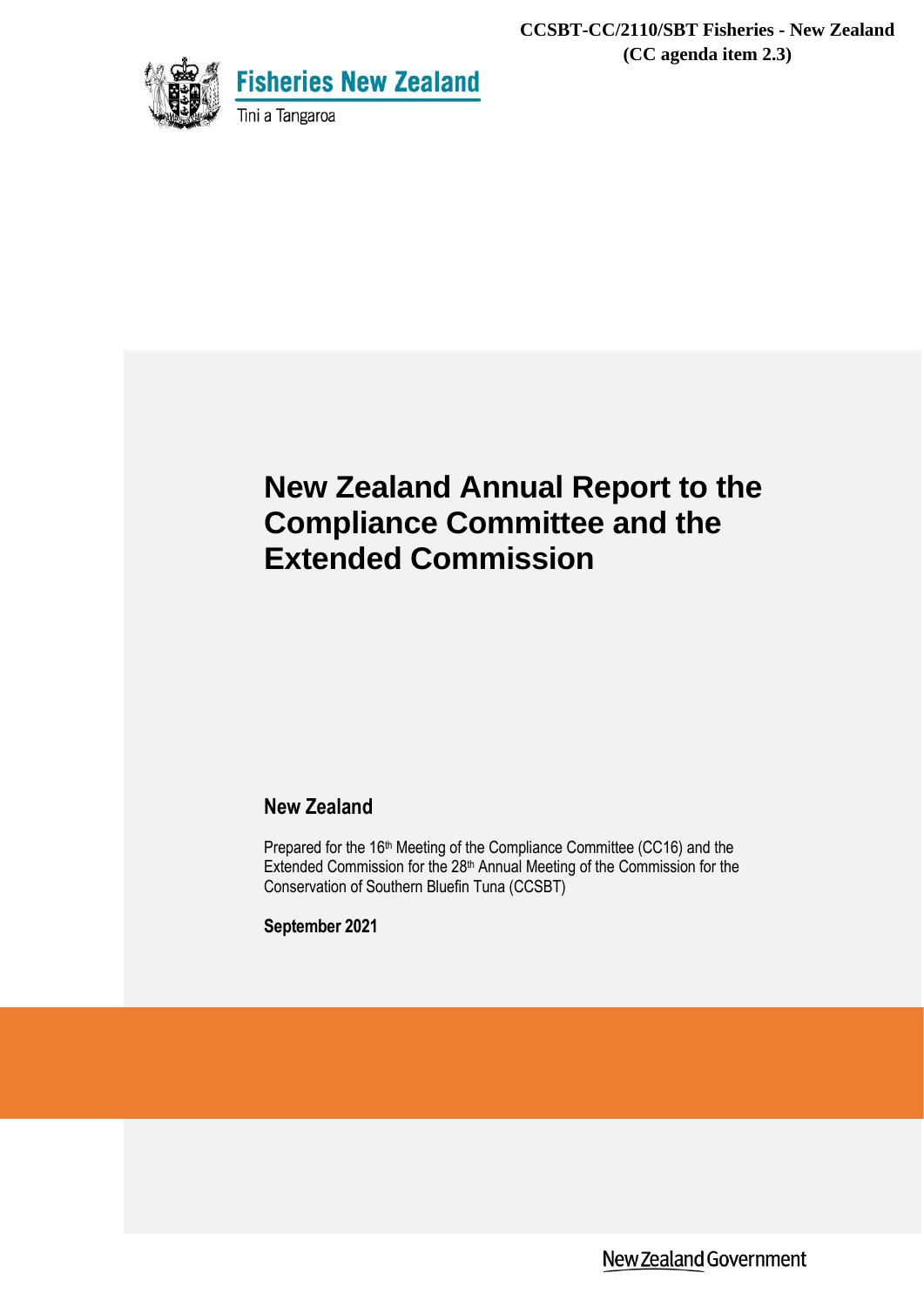# **Contents Page**

| $\mathbf 1$<br>1.1<br>1.2                                       | <b>Summary of Monitoring, Control and Surveillance (MCS) Improvements</b><br>Improvements achieved in the current fishing season<br>Future planned improvements                                                                                                                                                                                                                               | 3<br>3<br>3                                                                  |
|-----------------------------------------------------------------|-----------------------------------------------------------------------------------------------------------------------------------------------------------------------------------------------------------------------------------------------------------------------------------------------------------------------------------------------------------------------------------------------|------------------------------------------------------------------------------|
| $\overline{2}$<br>2.1<br>2.2<br>2.3<br>2.4<br>2.5<br>2.6<br>2.7 | <b>SBT Fishing and MCS</b><br>Fishing for Southern Bluefin Tuna<br>Monitoring catch of SBT<br>SBT Towing and transfer to and between farms (farms only)<br>SBT transhipment (in port and at sea)<br>Port Inspections of Foreign Fishing Vessels/Carrier Vessels (FVs/CVs) with SBT/SBT<br><b>Products on Board</b><br>Monitoring of trade of SBT<br>Coverage and Type of CDS Audit undertaken | 4<br>$\overline{\mathcal{A}}$<br>$\overline{7}$<br>9<br>10<br>10<br>11<br>11 |
| 3                                                               | <b>Changes to sections in Annex 1</b>                                                                                                                                                                                                                                                                                                                                                         | 12                                                                           |
|                                                                 | Annex 1. Standing items: details of MCS arrangements used to monitor SBT catch in<br>the fishery                                                                                                                                                                                                                                                                                              | 13                                                                           |
| $\mathbf 1$<br>1.1<br>1.2<br>1.3<br>1.4<br>1.5<br>1.6           | <b>Monitoring catch of SBT</b><br>SBT Towing and transfer to and between farms (farms only)<br>SBT Transhipment (in port and at sea)<br>Port Inspections of Foreign FVs/CVs with SBT/SBT Products on Board<br>Landings of Domestic Product (from both fishing vessels and farms)<br>Monitoring of trade of SBT<br>Other                                                                       | 13<br>18<br>18<br>19<br>20<br>21<br>23                                       |
| $\overline{2}$                                                  | <b>Additional Reporting Requirements - Ecologically Related Species</b>                                                                                                                                                                                                                                                                                                                       | 24                                                                           |
|                                                                 | <b>Appendix 1. CCSBT Authorised Vessel Resolution</b>                                                                                                                                                                                                                                                                                                                                         | 27                                                                           |
|                                                                 | Appendix 2. Infographic for on-board camera rollout                                                                                                                                                                                                                                                                                                                                           | 28                                                                           |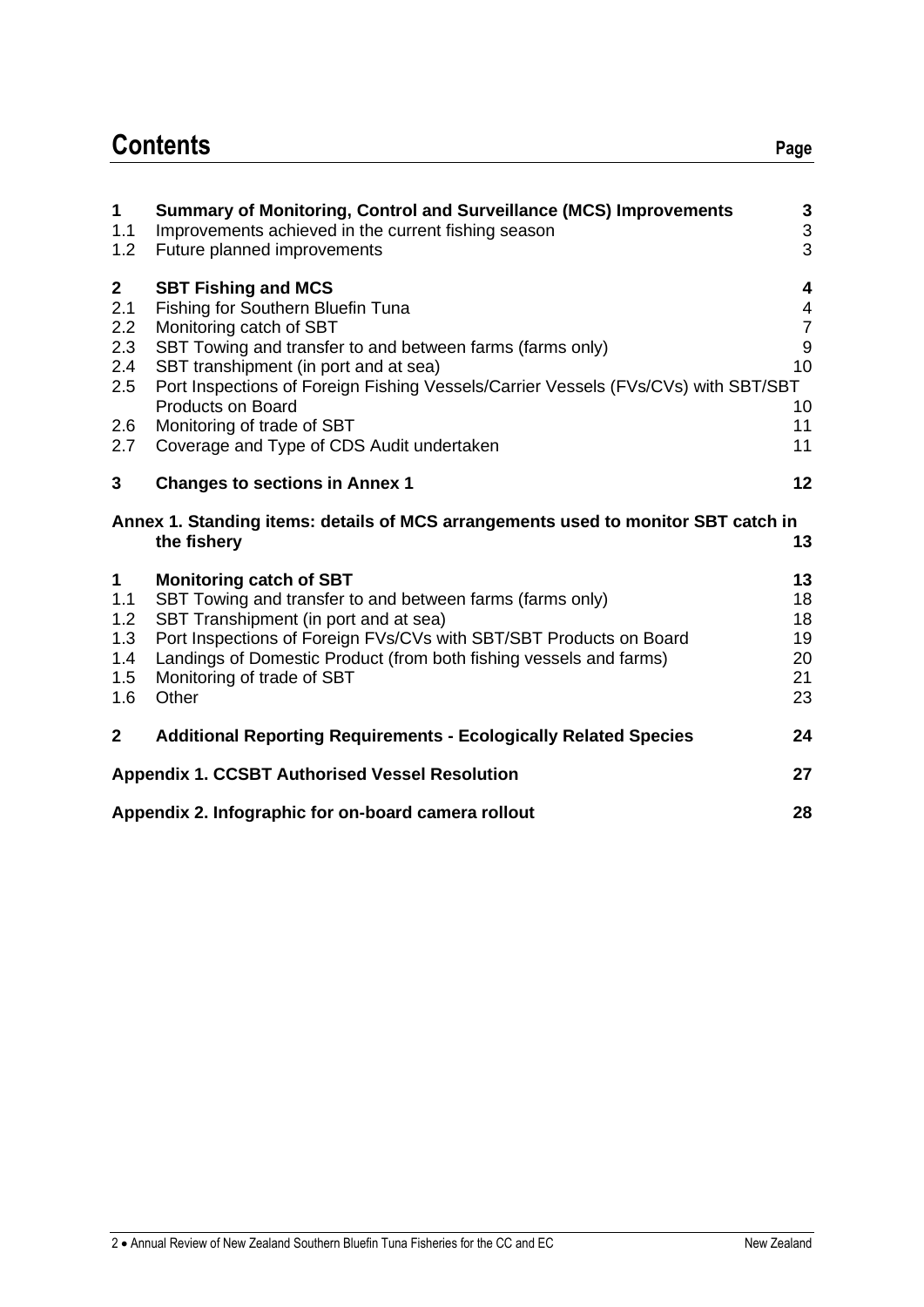# **1 Summary of Monitoring, Control and Surveillance (MCS) Improvements**

## **1.1 IMPROVEMENTS ACHIEVED IN THE CURRENT FISHING SEASON**

*Provide details of MCS improvements achieved for the current fishing season.*

In 2019, New Zealand implemented mandatory electronic catch and position reporting across 100 percent of New Zealand's fishing fleet. The New Zealand system consists of two components, Electronic Catch and Effort Reporting (ER) and Geospatial Positional Reporting (GPR). In 2020, improvements to electronic reporting were consulted on and will come into effect by the end of 2021. These improvements include additional reporting for the surface longline (SLL) fleet on seabird mitigation measures and line weighting regimes.

Additionally, throughout 2020 a compliance annual operating plan was in force, targeting compliance with seabird mitigation measures by the SLL fleet. This operating plan included targeted inspections to ensure fishers' seabird mitigation measures were compliant with the required legal specifications.

## **1.2 FUTURE PLANNED IMPROVEMENTS**

*Describe any MCS improvements that are being planned for future fishing seasons and the expected implementation date for such improvements.*

The New Zealand Government has recently announced its intention to support greater use of on-board camera monitoring. A business case is currently being developed for this further roll-out, which will primarily target inshore fishing vessels, including the tuna longline fleet (Appendix 2). The wider rollout is expected to begin mid-late 2022 with up to 300 inshore commercial fishing vessels fitted with on-board cameras by 2024.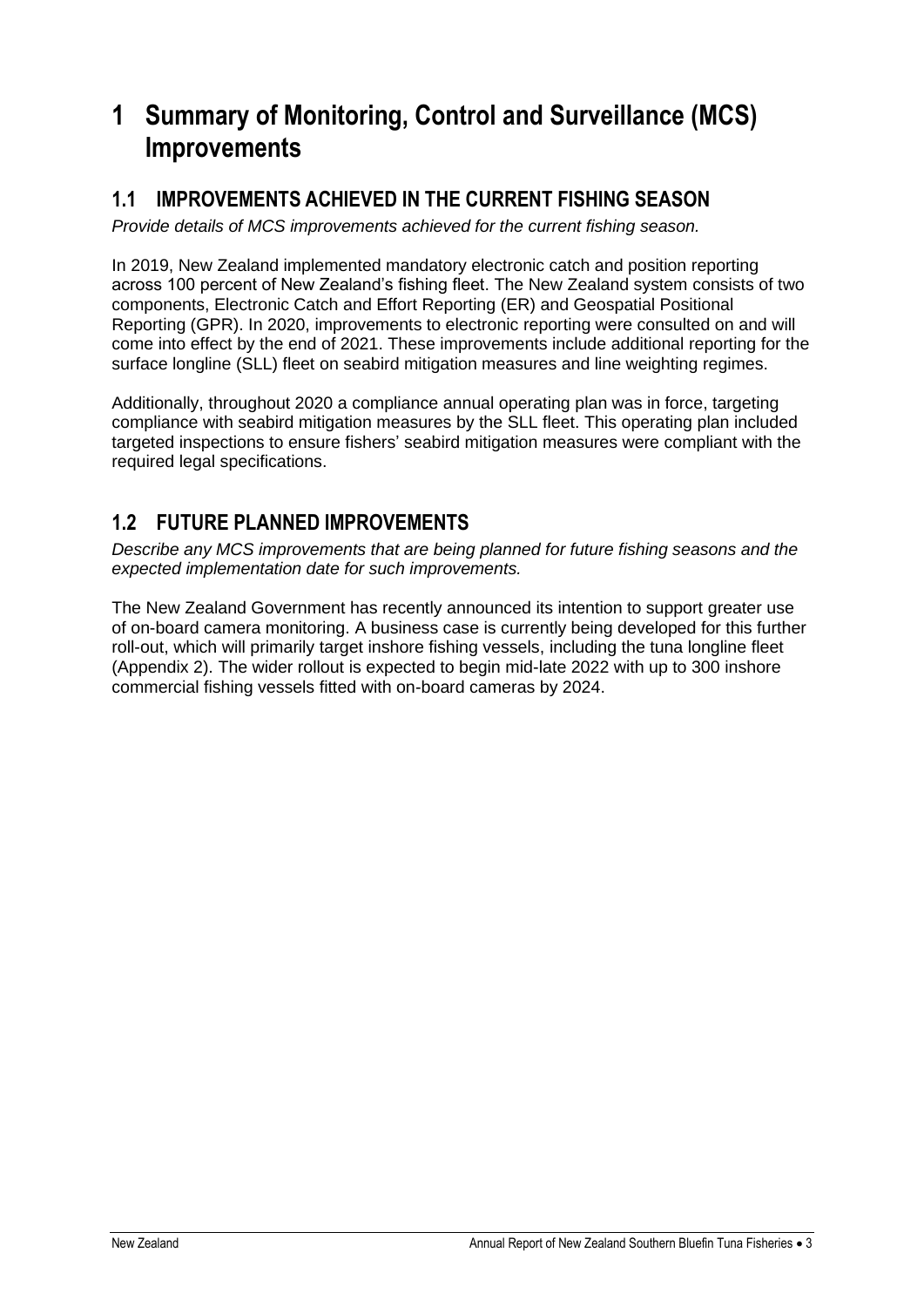# **2 SBT Fishing and MCS**

## **2.1 FISHING FOR SOUTHERN BLUEFIN TUNA**

### **2.1.1 Catch and allocation**

*Specify the Effective Catch Limit, carry-forward of quota, total available catch, and attributable catch for the previous three fishing seasons in [Table 1.](#page-3-0) All figures should be provided in tonnes.* 

<span id="page-3-0"></span>**Table 1. Effective catch limit, carry-forward, total available catch, and attributable catch.** 

| A                 | R                                        | C                                                        |                                                   | E                                  |
|-------------------|------------------------------------------|----------------------------------------------------------|---------------------------------------------------|------------------------------------|
| Fishing<br>Season | Effective<br>Catch<br>Limit <sup>1</sup> | Quota<br>Carried<br>Forward to<br>this Fishing<br>Season | Total<br>Available<br>$\text{Catch}^2$<br>$(B+C)$ | Attributable<br>catch <sup>3</sup> |
| 2017/18           | 1,088                                    | 79.5                                                     | 1,167.5                                           | 1,050                              |
| 2018/19           | 1,088                                    | 118.4                                                    | 1,206.4                                           | 1,002.9                            |
| 2019/20           | 1,088                                    | 203.5                                                    | 1,291.5                                           | 925.5                              |

### **2.1.2 Allowances and SBT mortality for each sector**

*Specify the allowances and SBT mortality for each sector during the previous three fishing seasons in [Table 2.](#page-3-1) If information on SBT mortality is not available for a particular sector, use the best estimates of catch. All figures to be provided in tonnes.*

| Sector 1       | Commercial fishing operations whether<br>primarily targeting SBT or not<br>Commercial sector |       |  |
|----------------|----------------------------------------------------------------------------------------------|-------|--|
| Fishing season | <b>Mortalities</b><br>National allowance<br>(tonnes)                                         |       |  |
| 2017/18        | 1.047                                                                                        | 1,008 |  |
| 2018/19        | 1,046                                                                                        | 957   |  |
| 2019/20        | 1.046                                                                                        | 856.6 |  |

<span id="page-3-1"></span>**Table 2. Allowances and SBT mortality for each sector.** 

<sup>1</sup> Effective catch limit is the Member's allocation plus any adjustments for agreed short term changes to the National Allocation. For example, see column 3 of Table 1 at paragraph 87 of the Report of CCSBT 24.

<sup>&</sup>lt;sup>2</sup> Total available catch means a Member's Effective Catch Limit allocation for that quota year plus any amount of unfished allocation carried forward to that quota year.<br><sup>3</sup> 'A Member or CNM's attributable catch against its national allocation is the total Southern Bluefin Tuna mortality resulting from

fishing activities within its jurisdiction or control, including, inter alia, mortality resulting from: commercial fishing operations whether primarily targeting SBT or not; releases and/or discards; recreational fishing; customary and/or traditional fishing; and artisanal fishing.'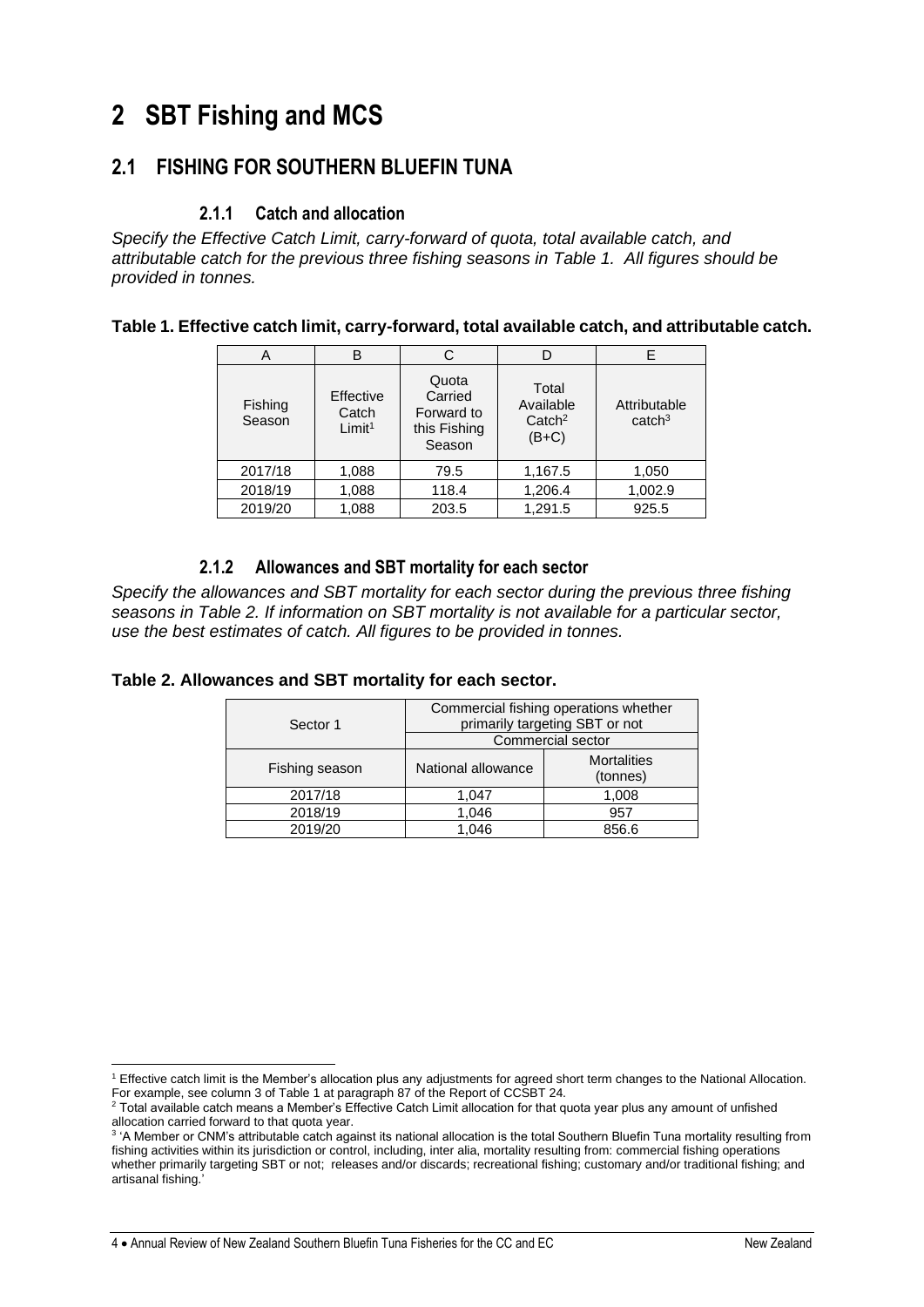| Sector<br>cont.   | Releases and/or<br>discards |                                | Recreational fishing  |                                | Customary and/or<br>traditional fishing |                                |
|-------------------|-----------------------------|--------------------------------|-----------------------|--------------------------------|-----------------------------------------|--------------------------------|
|                   | Sector 2:                   |                                | Sector 3:             |                                |                                         | Sector 4:                      |
| Fishing<br>season | National<br>allowance       | <b>Mortalities</b><br>(tonnes) | National<br>allowance | <b>Mortalities</b><br>(tonnes) | National<br>allowance                   | <b>Mortalities</b><br>(tonnes) |
| 2017/18           | 20                          | 6.0                            | 20                    | 15 <sup>4</sup>                |                                         |                                |
| 2018/19           | 20                          | 4.7                            | 20                    | 25.9                           | 2                                       |                                |
| 2019/20           | 20                          | 17.9                           | 20                    | 48.9                           | າ                                       |                                |

### **2.1.3 SBT Catch (retained and non-retained)**

*For the previous three fishing seasons, specify the weight and number of SBT for each sector (e.g. commercial longline, commercial purse seine, commercial charter fleet, commercial domestic fleet, recreational fishing, customary and/or traditional fishing and artisanal fishing) in Table 3. Provide the best estimate if reported data is not available. Figures should be provided for both retained SBT and non-retained SBT. For all non-farming sectors, "Retained SBT" includes SBT retained on vessel and "Non-Retained SBT" includes those returned to the water. For farming, "Retained SBT" includes SBT stocked to farming cages and "Non-Retained SBT" includes towing mortalities. If possible, provide both the weight in tonnes and the number of individuals in square brackets (e.g. [250]) for each sector. Table cells should not be left empty. If the value is zero, enter "0".*

|         | Retained and discarded SBT           |                                      |                                 |                                |                                            |                                |  |
|---------|--------------------------------------|--------------------------------------|---------------------------------|--------------------------------|--------------------------------------------|--------------------------------|--|
| Fishing | Sector 1<br><b>Commercial sector</b> |                                      | Sector 3<br>Recreational sector |                                | Sector 4:<br>Customary/artisanal<br>sector |                                |  |
| Season  | Retained<br>SBT <sup>5</sup>         | Non-<br>Retained<br>SBT <sup>6</sup> | Retained<br><b>SBT</b>          | Non-<br>Retained<br><b>SBT</b> | Retained<br><b>SBT</b>                     | Non-<br>Retained<br><b>SBT</b> |  |
| 2017/18 | 861.9<br>[19,871]                    | $[251]$                              | $15^{7}$<br>[247]               | $[26]$                         | 0                                          | 0                              |  |
| 2018/19 | 829.5<br>16,548                      | [168]                                | [428]                           | [9]                            |                                            | 0                              |  |
| 2019/20 | 737.1<br>15,582                      | $[496]$                              | 48.9<br>[685]                   | 3.4<br>[52]                    |                                            | 0                              |  |

#### **Table 3. SBT catch (retained and non-retained)**

<sup>4</sup> The 2017/18 fishing recreational estimate has been updated from 12.4 tonnes to 15 tonnes.

<sup>5</sup> Based on CDS data of processed catch.

<sup>&</sup>lt;sup>6</sup> Based on estimated catch from vessels targeting SBT.

<sup>7</sup> 15 tonnes includes 12.3 tonnes of reported catches from fishing clubs, recreational catch taken from commercial vessels, and amateur charter vessels records, as well as an additional 2.7 tonnes of estimated unaccounted catch. The 247 individuals include 202 fish that were reported, and an additional 45 fish that were estimated unaccounted catch (making up the additional 2.7 tonnes).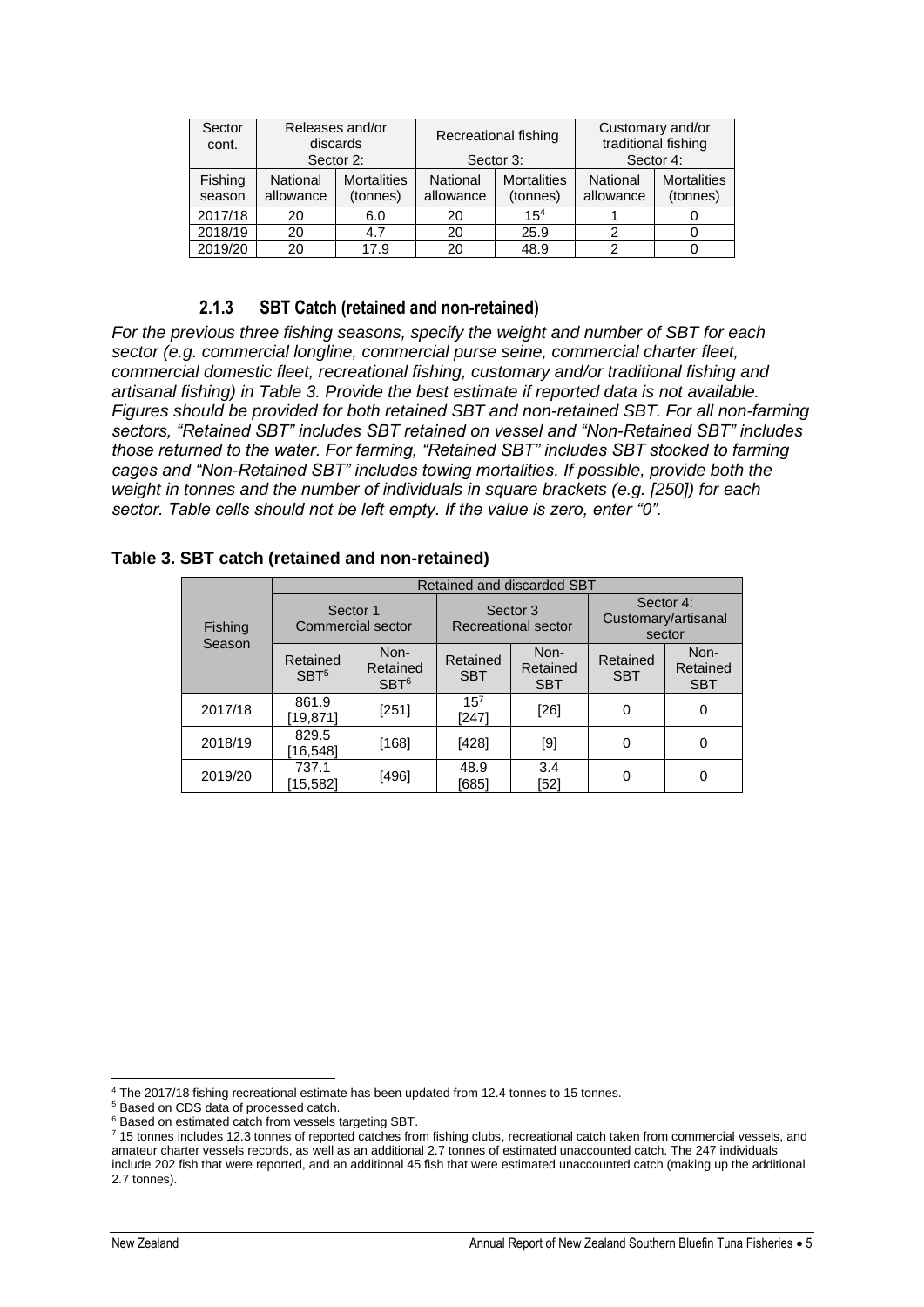### **2.1.4 The number of vessels in each sector**

*Specify the number of vessels that caught SBT in each sector during the previous three fishing seasons in Table 4. In cases where vessel numbers are not able to be provided, specify the best estimate.* 

#### **Table 4. Vessels by Sector**

|                | Number of vessels |                     |                            |  |
|----------------|-------------------|---------------------|----------------------------|--|
|                | Sector 1:         | Sector 3:           | Sector 4:                  |  |
| Fishing season | Commercial sector | Recreational sector | Customary/artisanal sector |  |
| 2017/18        | 378               | $195^{9}$           |                            |  |
| 2018/19        | $30^{10}$         | $316^{11}$          |                            |  |
| 2019/20        | 2812              | $355^{13}$          |                            |  |

<sup>&</sup>lt;sup>8</sup> For the 2017/18 fishing year, there were 33 longline vessels that caught SBT, of those, there were 32 vessels that targeted SBT. There were a further four vessels that caught SBT using other fishing methods (mid-water trawl, set net, and trolling). <sup>9</sup> For the 2017/18 fishing year, the recreational sector vessel numbers have been amended. They now comprise of amateur charter vessels, and the number of individual vessels recorded at the Waihau Bay boat ramp survey.

<sup>10</sup> For the 2018/19 fishing year, there were 28 longline vessels that caught SBT, of those, there were 28 vessels that targeted SBT. There were a further two vessels which caught SBT using other fishing methods (mid-water trawl, set net, and trolling). <sup>11</sup> For the 2018/19 fishing year, the recreational sector vessel numbers are comprised of amateur charter vessels, and the number of individual vessels recorded at the Waihau Bay boat ramp survey.

 $12$  For the 2019/20 fishing year, there were 28 longline vessels that caught SBT, of those, there were 28 vessels that targeted SBT. There were a further 10 vessels that caught SBT using other fishing methods (mid-water trawl, bottom trawl, set net and trolling).

<sup>&</sup>lt;sup>13</sup> For the 2019/20 fishing year, the recreational sector vessel numbers are comprised of amateur charter vessels, and the number of individual vessels recorded at the Waihau Bay boat ramp survey.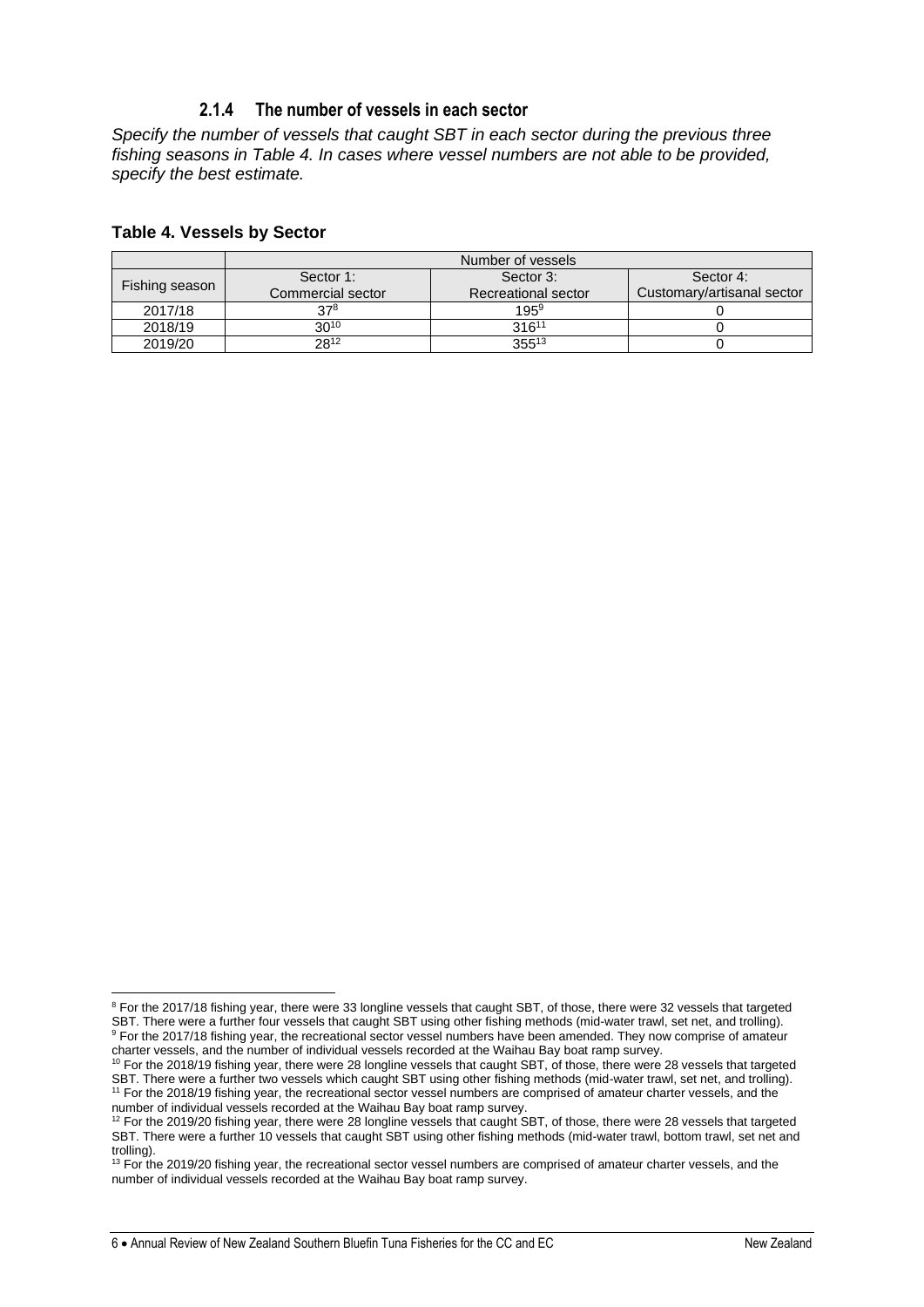## **2.2 MONITORING CATCH OF SBT**

### **2.2.1 Daily logbooks**

*i. If daily logbooks are not mandatory, specify the % of SBT fishing where daily log books were required.* 

N/A, daily logbooks are mandatory. The implementation of mandatory Electronic Catch and Position Reporting across New Zealand's fleet ensures reporting is provided electronically daily.

*ii. Specify whether the effort and catch information collected complied with that specified in the "Characterisation of the SBT Catch" section of the CCSBT Scientific Research Plan (Attachment D of the SC5 report), including both retained and discarded catch. If not, describe the non-compliance.*

The information collected on effort and catch complies with that specified in the "Characterisation of the SBT Catch" section of the CCSBT Scientific Research Plan, noting that length, sex, otoliths, and other biological information is collected by Fisheries New Zealand observers. Both retained and discarded catch must be recorded.

### **2.2.2 Additional reporting methods (such as real time monitoring programs)**

*i. If multiple reporting methods exists (e.g. daily, weekly and/or monthly SBT catch reporting, reporting of tags and SBT measurements, reporting of ERS interactions etc.) then, for each method, specify if it was mandatory, and if not, specify the % of SBT fishing that was covered.*

Mandatory amateur charter vessel reporting was phased in regionally, with all regions reporting SBT as of 1 October 2012. Voluntary reporting on recreational tagging activities continues to occur across the wider recreational fishery (e.g. provision of tag release information).

In regard to customary reporting, one month after the end of each quarter in each calendar year, an authorised Tangata Kaitiaki/Tiaki must provide a summary "customary food gathering catch landing form" to the nearest regional fisheries office. This reporting form includes species, quantity harvested, and the area harvested from.

### **2.2.3 Scientific Observers**

*i. Provide the percentage of the SBT catch and effort observed in the three previous seasons for each sector (e.g. longline, purse seine, commercial charter fleet, and domestic fleet) in [Table 5.](#page-6-0) The unit of effort should be hooks, and sets for longline, and purse seine respectively.* 

#### <span id="page-6-0"></span>**Table 5. Observer coverage of SBT catch and effort**

|                | Commercial sector |              |  |
|----------------|-------------------|--------------|--|
| Fishing season | % effort obs.     | % catch obs. |  |
| 2017/18        |                   | 19           |  |
| 2018/19        |                   |              |  |
| 2019/20        |                   | 16           |  |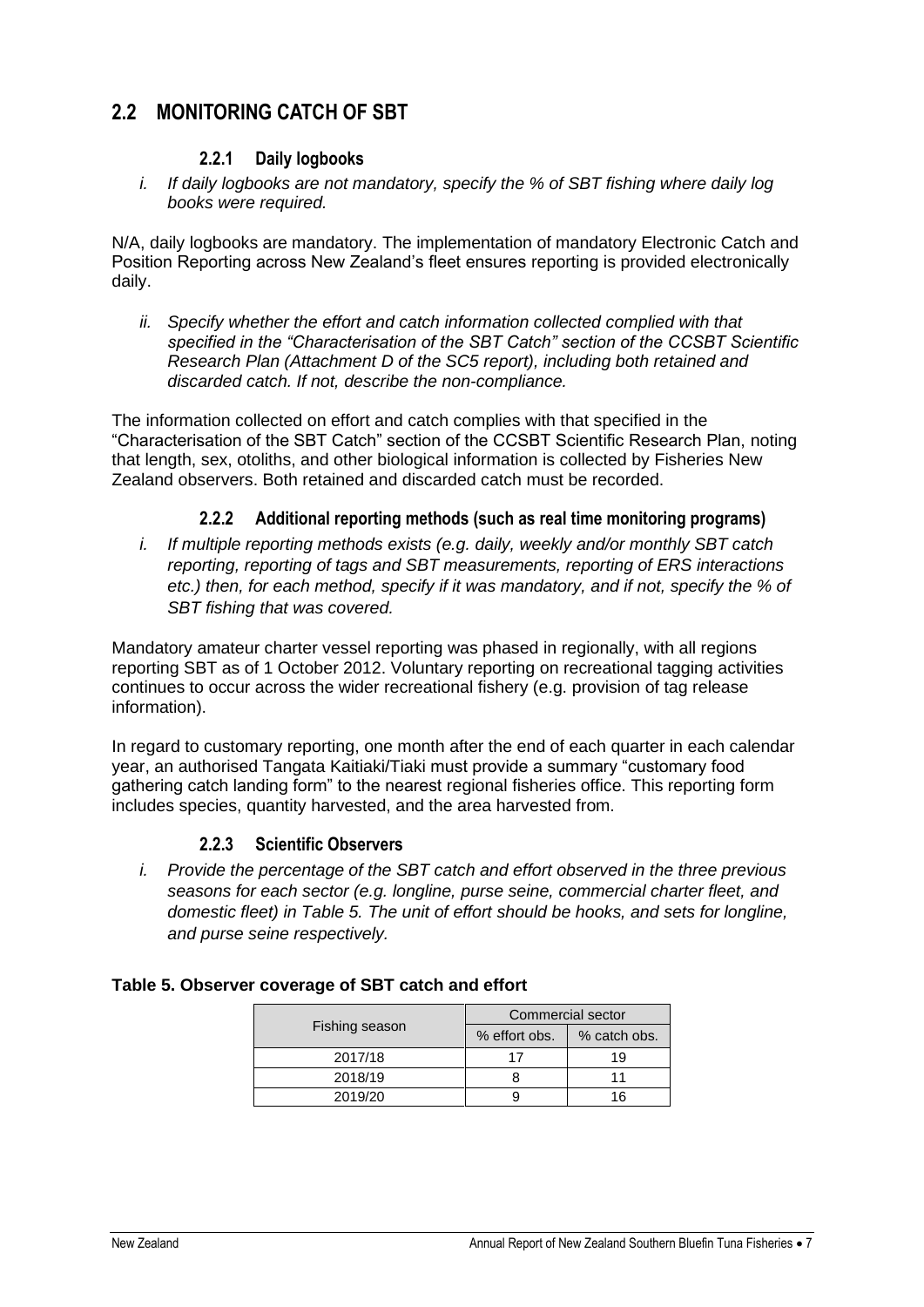*ii. Specify whether the observer program complied with the CCSBT Scientific Observer Program Standards. If not, describe the non-compliance. Also indicate whether there was any exchange of observers between Members.* 

New Zealand's observer program complies with the CCSBT Scientific Observer Program Standards.

## **2.2.4 Vessel Monitoring System (VMS)**

*For the most recent fishing season for Member-flagged authorised carrier vessels and fishing vessels fishing for or taking SBT specify:* 

*i. Was a mandatory VMS that complies with CCSBT's VMS resolution in operation?*

Yes. New Zealand has implemented mandatory geospatial positional reporting (GPR) across 100 percent of the commercial fishing fleet. This system meets the specifications outlined in the VMS resolution.

*ii. If a mandatory VMS that complies with CCSBT's VMS resolution was not in operation, provide details of non-compliance and plans for further improvement.* 

N/A, the mandatory geospatial positional reporting requirements comply with CCSBT's VMS resolution.

*iii. The number of its flag 1) fishing vessels (FVs) and 2) carrier vessels (CVs) that were required to report to a National VMS system:*

1) FVs: as of 1 October 2017, all fishing vessels operating in New Zealand waters were required to report electronically per domestic regulations. 2) CVs: N/A

*iv. The number of its flag 1) fishing vessels (FVs) and 2) carrier vessels (CVs) that actually reported to a National VMS system:*

1) FVs: as of 1 October 2017, all fishing vessels operating in New Zealand waters reported electronically per domestic regulations. 2) CVs: N/A

*v. Reasons for any non-compliance with VMS requirements and action taken by the Member.*

Reasons for non-compliance have previously included vessels operating in areas where satellite signal cannot be obtained resulting in VMS data unable to be sent within the specified timeframes. Every late report is followed up by Fisheries Officers.

*vi. In the event of a technical failure of a vessel's VMS, the vessel's geographical position (latitude and longitude) at the time of failure and the length of time the VMS was inactive.*

In the event of device failure at sea, the vessel is required to notify Fisheries New Zealand as soon as practicable. Upon notification the vessel will either be ordered to port or will be issued a direction to continue to fish. A direction is issued for a specific time period and once back at port the vessel must have their GPR unit fixed prior to any future trips.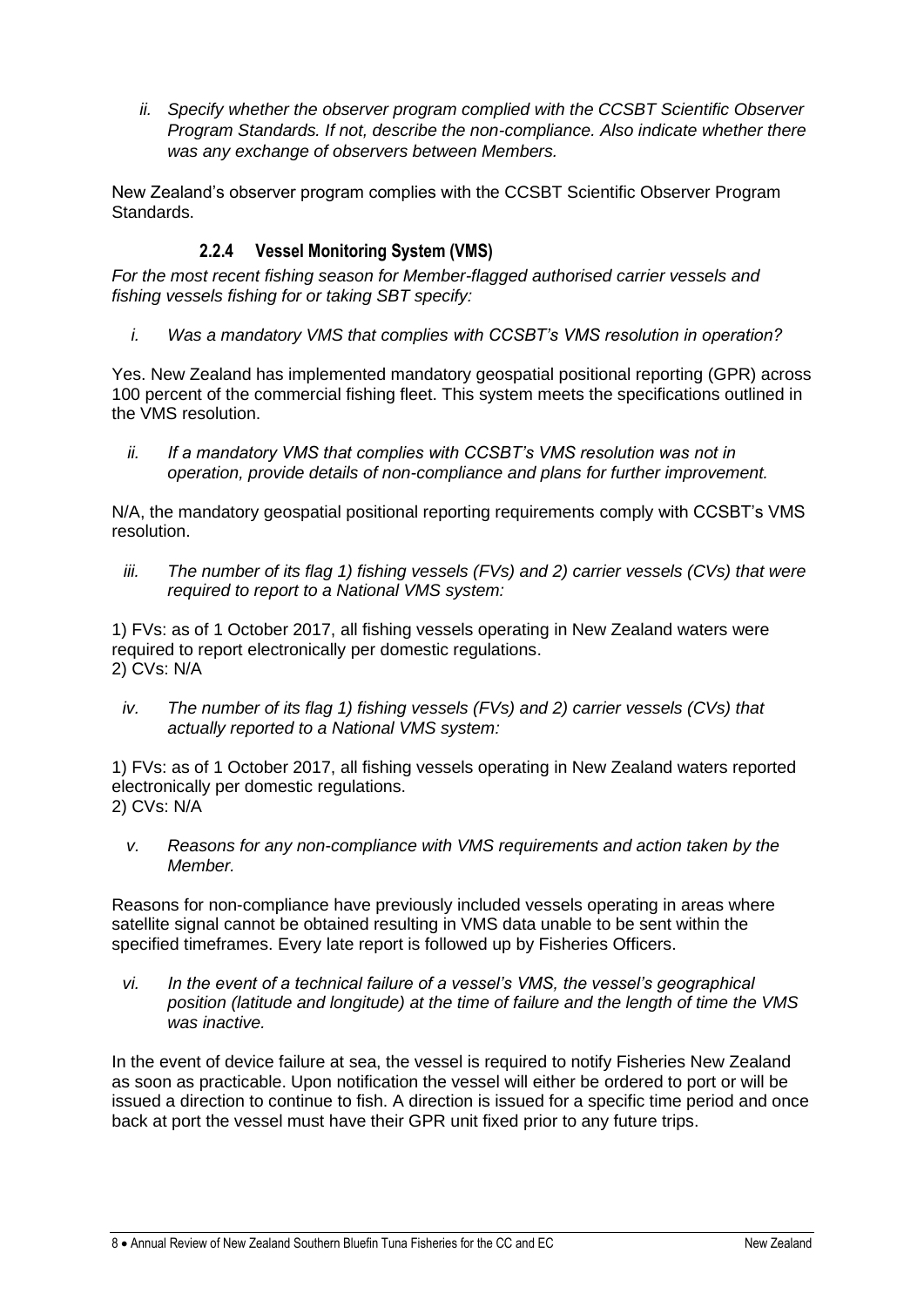During the 2019/20 fishing season, there were eight occurrences of a vessel's VMS systems failing in New Zealand's southern bluefin tuna fleet. All these failures occurred within New Zealand's exclusive economic zone, and the directives or exemptions that were issued by compliance officers in response lasted an average of five days.

vii. *A description of any investigations initiated in accordance with paragraph 5(b) of the CCSBT VMS resolution including progress to date and any actions t*aken.

No investigations were requested or initiated in the 2019/20 fishing season.

### **2.2.5 At-sea inspections**

*Specify the coverage level of at sea inspections of SBT authorised fishing vessels by Member's patrol vessels during the previous fishing season (e.g. the percentage of SBT trips inspected).*

The New Zealand fleet is made up entirely of small domestic vessels (between 12 and 24 meters), which typically operate short trips in order to access the fresh tuna market. This makes at-sea inspections difficult. New Zealand instead focuses its efforts on port inspections and other domestic reporting requirements that enable it to monitor product throughout the supply chain.

New Zealand undertook three surface patrols in the 2019/20 fishing year. During these patrols seven surface longliners were inspected.

### **2.2.6 Authorised vessel requirements**

*Report on the review of internal actions and measures taken in relation to the authorised vessel requirements provided at Appendix 1, including any punitive and sanction actions taken.*

No actions were taken in 2020.

### **2.2.7 Monitoring of catch of SBT from other sectors (e.g. recreational, customary, etc)**

*Provide details of monitoring methods used to monitor catches in other sectors.* 

For the last three years, a research project has been dedicated to estimating the recreational catch of SBT. The information used in the estimate is collected from a variety of sources (described in the New Zealand Annual Report to the Extended Scientific Committee):

- Amateur charter vessel records
- Recreational catch from commercial vessels
- New Zealand sport fishing club records
- South Island recreational fishing estimates
- Landed catch from the on-site survey
- The New Zealand gamefish tagging programme
- National Panel Survey of Marine Recreational Fishers
- Social media
- Customary reporting

## **2.3 SBT TOWING AND TRANSFER TO AND BETWEEN FARMS (FARMS ONLY)**

*Specify the percentage of the tows that were observed and the percentage of the transfers of the fish to the farms that were observed during the previous three fishing seasons in Table 6.*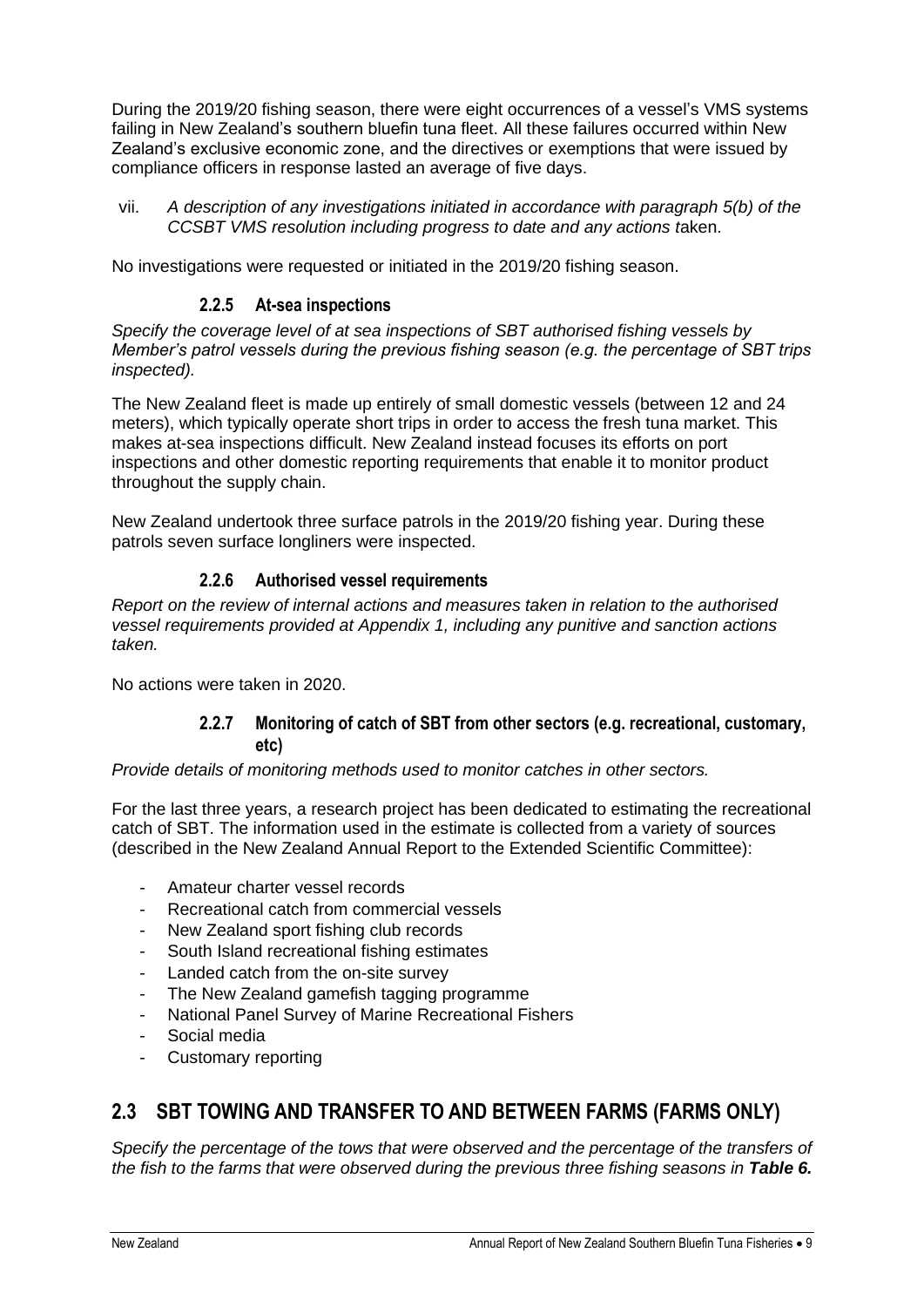#### **Table 6. Observer coverage of towing and transfer to and between farms**

| Fishing season | Observer<br>coverage of<br>tows | Observer<br>coverage of<br>transfers |
|----------------|---------------------------------|--------------------------------------|
| 2016/17        | N/A                             | N/A                                  |
| 2018/19        | N/A                             | N/A                                  |
| 2019/20        | N/A                             | N/A                                  |

*i. Plans to allow adoption of the stereo video systems for ongoing monitoring.*

N/A

## **2.4 SBT TRANSHIPMENT (IN PORT AND AT SEA)**

*In accordance with the Resolution on Establishing a Program for Transhipment by Large-Scale Fishing Vessels, report:*

*i. The quantities and percentage of SBT transhipped at sea and in port during the previous three fishing seasons in [Table 7.](#page-9-0)*

### <span id="page-9-0"></span>**Table 7. SBT transshipment (in port and at sea)**

| Fishing season | Kilograms of<br><b>SBT</b><br>transhipped at<br>sea | Percentage of the<br>annual SBT catch<br>transhipped at sea | Kilograms of<br>SBT transhipped<br>in port | Percentage of the<br>annual SBT catch<br>transhipped in port |
|----------------|-----------------------------------------------------|-------------------------------------------------------------|--------------------------------------------|--------------------------------------------------------------|
| 2016/17        | N/A                                                 | N/A                                                         | N/A                                        | N/A                                                          |
| 2018/19        | N/A                                                 | N/A                                                         | N/A                                        | N/A                                                          |
| 2019/20        | N/A                                                 | N/A                                                         | N/A                                        | N/A                                                          |

*ii. The list of the tuna longline fishing vessel with freezing capacity (LSTLVs) registered in the CCSBT Authorised Vessel List which have transhipped at sea and in port during the previous fishing season.*

New Zealand does not have LSTLVs operating in the fleet.

*iii. A comprehensive report assessing the content and conclusions of the reports of the observers assigned to carrier vessels which have received at-sea transhipments from their LSTLVs during the previous fishing season.*

N/A.

## **2.5 PORT INSPECTIONS OF FOREIGN FISHING VESSELS/CARRIER VESSELS (FVS/CVS) WITH SBT/SBT PRODUCTS ON BOARD**

*For the three previous calendar years, provide information about the number of landing/ transhipment operations that foreign FVs/CVs carrying SBT or SBT product made in port,*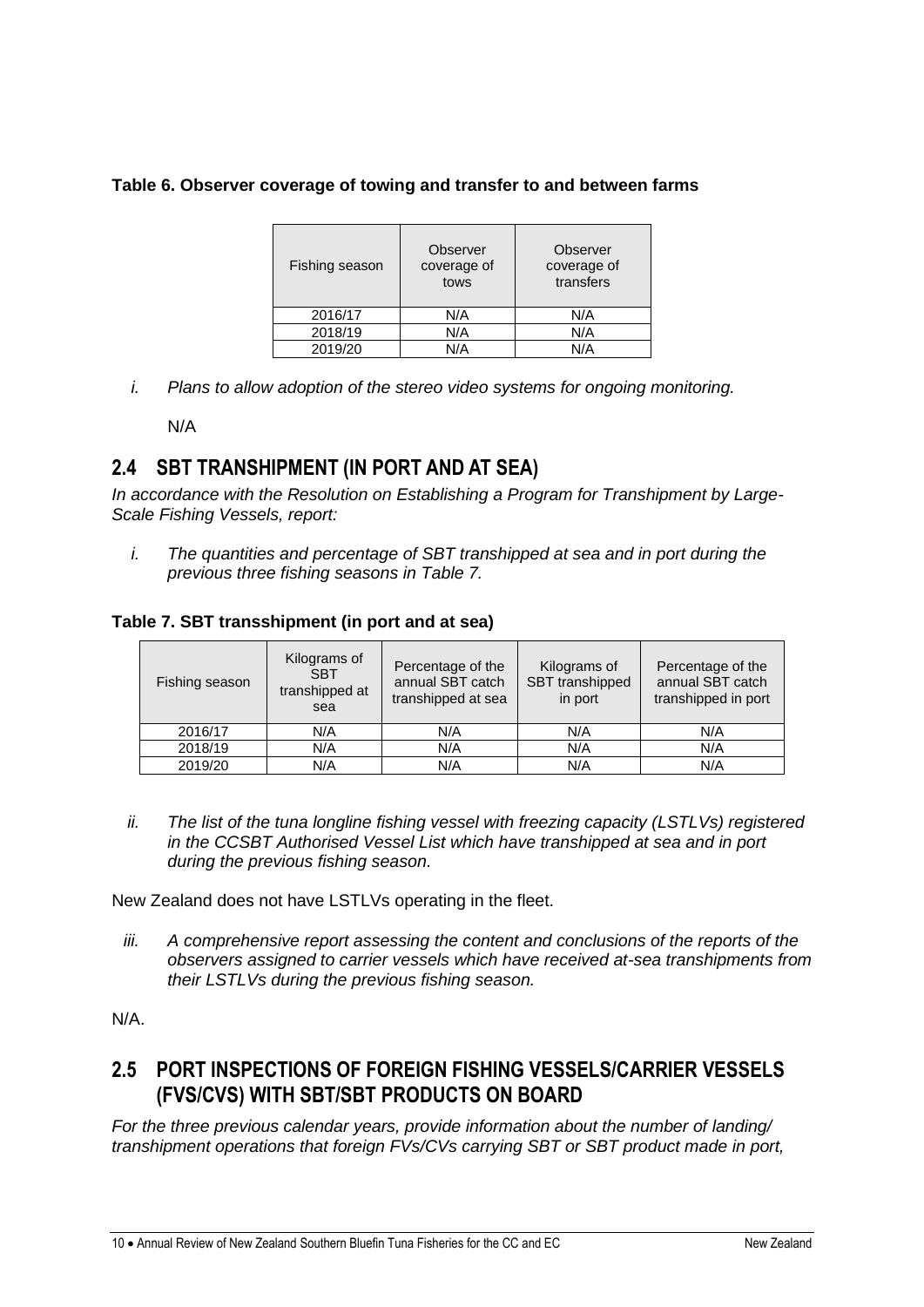*the number of those landing/ transhipment operations that were inspected, and the number of inspections where infringements of CCSBT's measures were detected in [Table 8.](#page-10-0)*

| Calendar year | Foreign Flag                  | No. of Landing/<br>Transhipment<br>Operations<br>(that occurred) | No. of Landing/<br>Transhipment<br>Operations<br>Inspected | No. of Landing/<br>Transhipment<br>Operations where<br>an Infringement of<br>CCSBT's<br>Measures was<br>Detected |
|---------------|-------------------------------|------------------------------------------------------------------|------------------------------------------------------------|------------------------------------------------------------------------------------------------------------------|
| 2018          | N/A                           | 0                                                                | 0                                                          | 0                                                                                                                |
| 2019          | N/A                           | 0                                                                | 0                                                          | 0                                                                                                                |
| 2020          | N/A                           | 0                                                                | 0                                                          | 0                                                                                                                |
|               | <b>TOTAL</b><br><b>NUMBER</b> | 0                                                                | Ω                                                          | 0                                                                                                                |

<span id="page-10-0"></span>**Table 8. Port inspections of foreign FVs and CVs with SBT/SBT products on board**

## **2.6 MONITORING OF TRADE OF SBT**

*For the last whole calendar year or fishing season,* 

*i. Provide the percentage of landings of SBT that were inspected.*

Throughout 2020, New Zealand inspected 12.47% of SBT landings

*ii. Provide the percentage of exports of SBT that were inspected.* 

Inspections for exporting SBT are not mandatory but occur as part of routine enforcement activities.

*iii. Provide the percentage of imports of SBT that were inspected.*

Inspections for importing SBT are not mandatory but occur as part of routine enforcement activities.

## **2.7 COVERAGE AND TYPE OF CDS AUDIT UNDERTAKEN**

*As per paragraph 5.9 of the CDS Resolution, specify details on the level of coverage and type of audit undertaken, in accordance with 5.8<sup>14</sup> of the Resolution, and the level of compliance.*

New Zealand continues to carry out inspection activities to monitor the information contained in the CDS documentation. This is undertaken through port and licensed fish receiver inspections in conjunction with other supporting Compliance activity. Inspections carried out showed high levels of compliance.

New Zealand also conducts analyses which compare information provided in CDS documents against other sources of information such as domestic catch reports and observer records.

<sup>14</sup> *Paragraph 5.8 of the CDS Resolution specifies that "Members and Cooperating Non-Members shall undertake an appropriate level of audit, including inspections of vessels, landings, and where possible markets, to the extent necessary to validate the information contained in the CDS documentation."*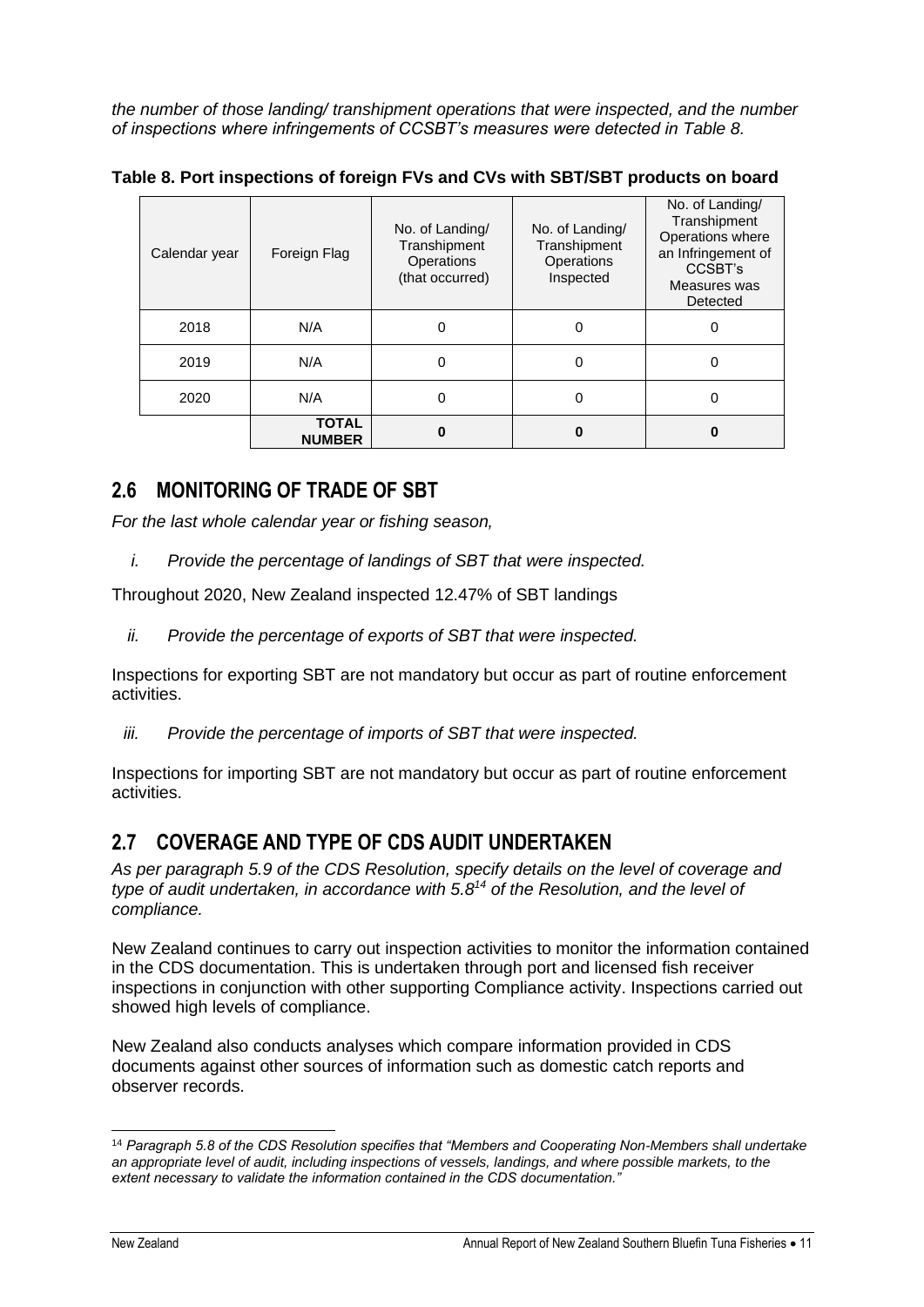# **3 Changes to sections in Annex 1**

*List any sections of Annex 1 that have changed since the previous year.*

## **PART 1 – Monitoring Catch of SBT**

- 'Monitoring Methods' table:
	- o Daily logbook Sections V and VI
	- o Additional reporting methods (such as real time monitoring programs) Section V
	- o Other
- 1.2 SBT Transhipment (in port and at sea) Section B(IV)

### **PART 2 – Additional Reporting Requirements – ERS**

- Part A Section I
- Part C Sections I, II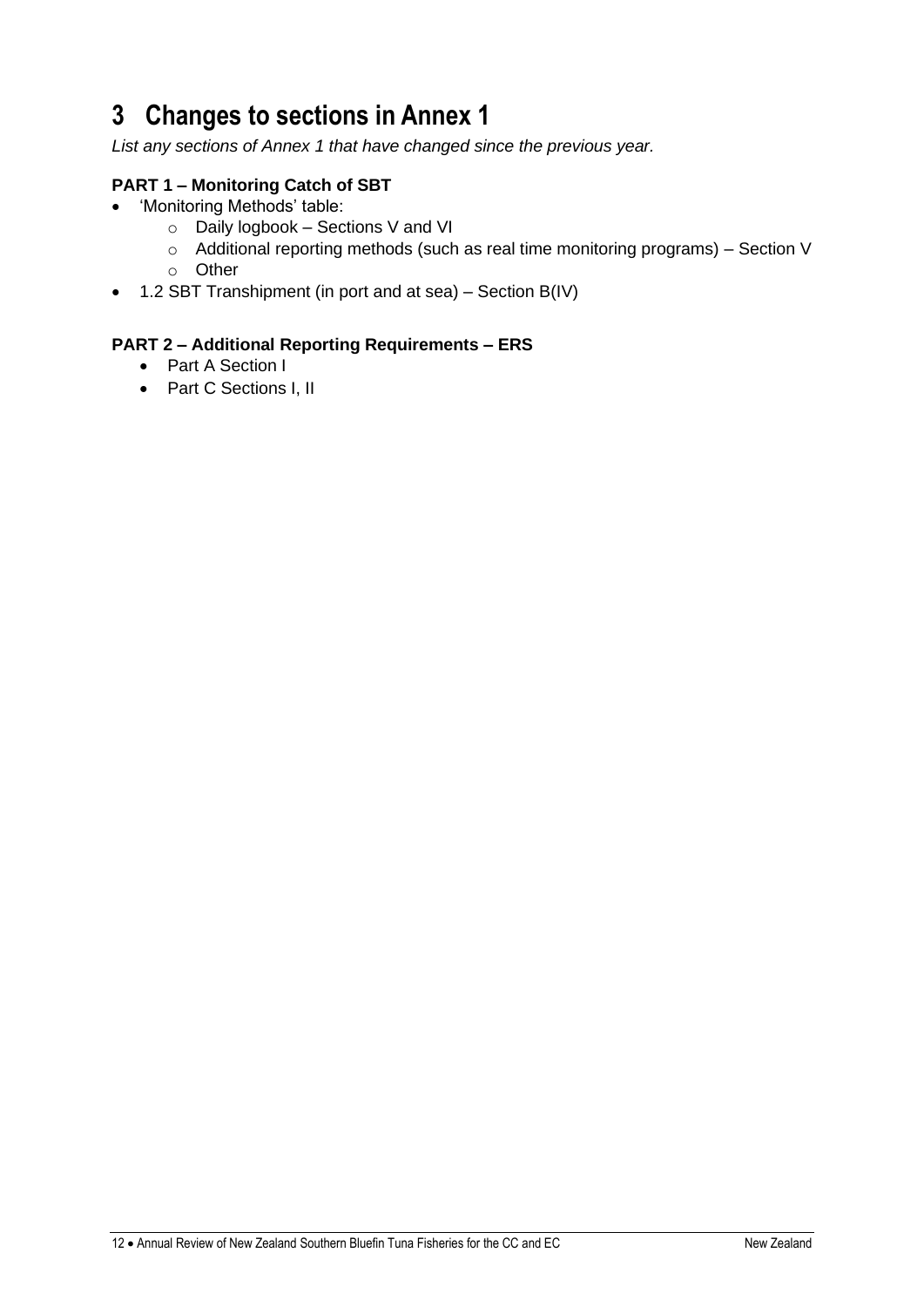# **Annex 1. Standing items: details of MCS arrangements used to monitor SBT catch in the fishery**

# **1 Monitoring catch of SBT**

*Describe the system used for controlling the level of SBT catch. For ITQ and IQ systems, this should include details on how the catch is allocated to individual companies and/or vessels. For competitive catch systems this should include details of the process for authorising vessels to catch SBT and how the fishery is monitored for determining when to close the fishery. The description provided here should include any operational constraints on effort (both regulatory and voluntary) and any methods used to monitor catching in the fishery. Details should also be provided of monitoring conducted of fishing vessels when steaming away from the fishing grounds (this does not include towing vessels that are reported in Section 2).*

| Monitoring<br><b>Methods</b> | <b>Description</b>                                                                                                                                                                                                                                                                                                                                                                                                       |
|------------------------------|--------------------------------------------------------------------------------------------------------------------------------------------------------------------------------------------------------------------------------------------------------------------------------------------------------------------------------------------------------------------------------------------------------------------------|
| Daily log<br>book            | Specify:<br>Whether this is mandatory.<br>İ.                                                                                                                                                                                                                                                                                                                                                                             |
|                              | All operators of fishing vessels must complete reporting forms for each<br>day in which fishing takes place. Vessels longlining for SBT must record<br>information for each set immediately prior to and following the end of the<br>set. This information is recorded in the vessels electronic reporting<br>system and reported to Fisheries New Zealand daily.                                                        |
|                              | ii.<br>The level of detail recorded (shot by shot, daily aggregate etc):                                                                                                                                                                                                                                                                                                                                                 |
|                              | Each vessel must record; a trip start report, start of set (for each set),<br>end of set (for each set), catch report (for each set), discards (for each<br>set), non-fish protected species (for each set), landing report, and trip<br>end report for each trip undertaken.                                                                                                                                            |
|                              | iii.<br>What information on ERS is recorded in logbooks:                                                                                                                                                                                                                                                                                                                                                                 |
|                              | Information on interactions with non-fish and protected species is<br>recorded for each trip. Information collected includes: the date, time and<br>location of incident, fishing method, species involved, fate of the animal<br>and health of the animal (i.e. uninjured, injured, or dead). This<br>information is recorded in the vessel electronic reporting system and<br>provided to Fisheries New Zealand daily. |
|                              | iv.<br>Who are the logbooks submitted to <sup>15</sup> :                                                                                                                                                                                                                                                                                                                                                                 |
|                              | Information is submitted to Fisheries New Zealand via a contracted third<br>party.                                                                                                                                                                                                                                                                                                                                       |

<sup>15</sup> *If the reports are not to be submitted to the Member's or CNM's government fisheries authority, then also specify whether the information will later be sent to the fisheries authority, including how and when that occurs.*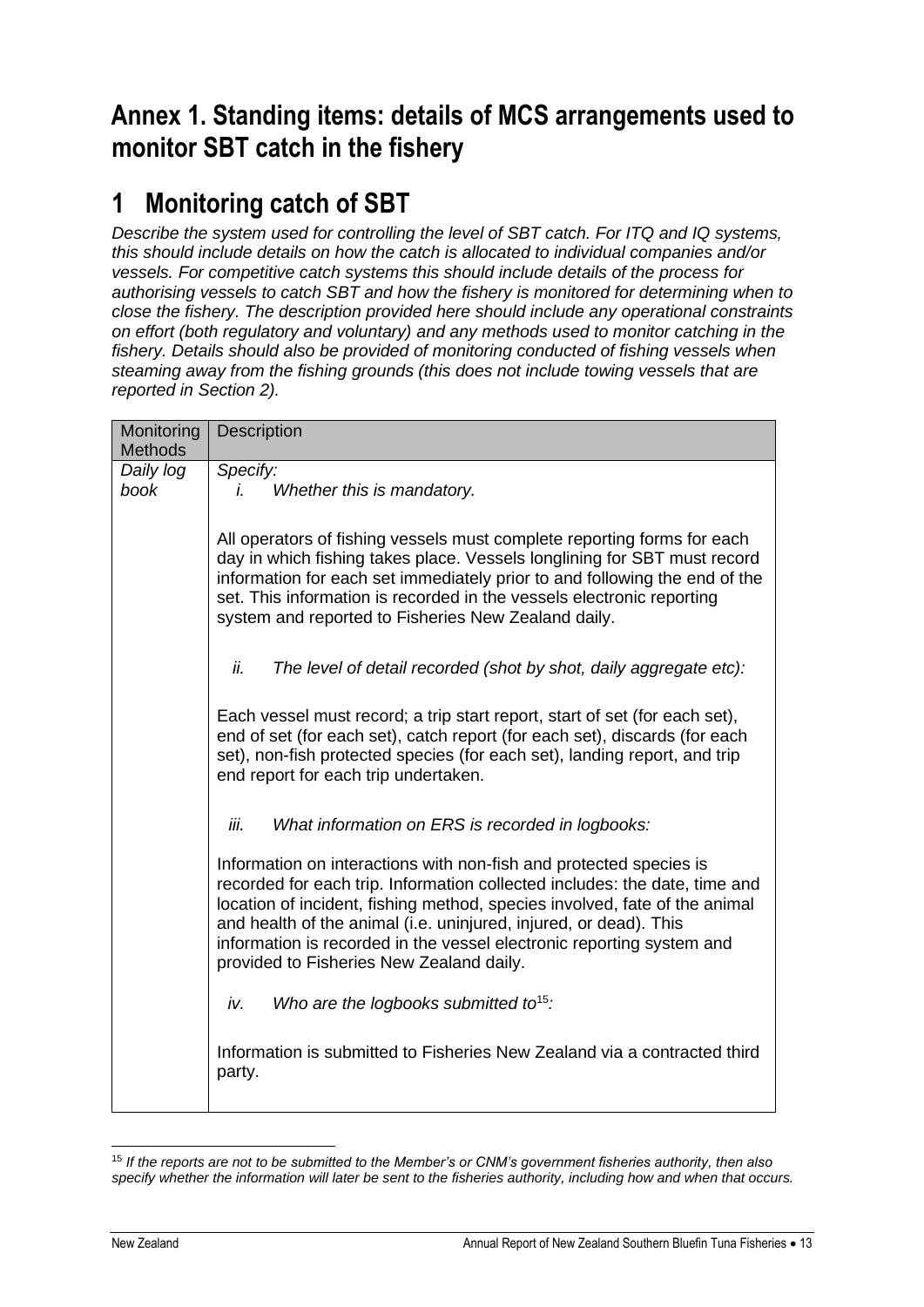| What is the timeframe and method <sup>16</sup> for submission:<br>V.                                                                                                                                                                                                                                                                                                                                                                                                                                                                                               |
|--------------------------------------------------------------------------------------------------------------------------------------------------------------------------------------------------------------------------------------------------------------------------------------------------------------------------------------------------------------------------------------------------------------------------------------------------------------------------------------------------------------------------------------------------------------------|
| Trip start, landing and end reports must be submitted immediately, with<br>other reports such as catch, discard, processing and non-fish species<br>interaction reports to be submitted by the end of the day the activity<br>occurred on. Catch verification from the licenced fish receiver must be<br>provided within 15 days following the landing/end of the fishing trip.                                                                                                                                                                                    |
| The type of checking and verification that is routinely conducted<br>vi.<br>for this information:                                                                                                                                                                                                                                                                                                                                                                                                                                                                  |
| Primary validation occurs on the device used by the fishers, e.g. fish<br>stock code cannot be entered in the date section. Secondary validation<br>occurs almost instantly after submission by the vessel. If there are<br>errors, the report is rejected, and returned to the device immediately.<br>The fisher then amends the report and resubmits. Checks are made to<br>ensure reports are submitted within the timeframes specified, and if not<br>fishers are contacted and an explanation is sought to determine why the<br>timeframe was not adhered to. |
| Additionally, verification of returns is carried out through analysis of data<br>within and across different return types by Fisheries New Zealand, to<br>identify any discrepancies. For example, information submitted by<br>fishers is compared with information submitted by licensed fish<br>receivers. Returns are always verified for completeness and accuracy<br>during any form of inspection by Ministry for Primary Industries officials<br>at all stages of the supply chain from catch to market.                                                    |
| In-port inspections are also used to verify accuracy of information<br>supplied via electronic reporting. Logbooks are checked during<br>inspections for any abnormalities or amendments to reports.                                                                                                                                                                                                                                                                                                                                                               |
| Reference to applicable legislation and penalties:<br>vii.                                                                                                                                                                                                                                                                                                                                                                                                                                                                                                         |
| There is a range of relevant offences, with penalties set by government<br>legislation based on the seriousness of the reported offending.                                                                                                                                                                                                                                                                                                                                                                                                                         |
| Penalties for late submissions of returns are often dealt with at an<br>administrative level, through the issuing of an infringement notice (either<br>\$400 NZD or \$750 NZD depending on the lateness).                                                                                                                                                                                                                                                                                                                                                          |
| Recidivist offenders or anyone failing to provide a return within 15 days<br>of its due date or failing to meet the completion requirements at the end<br>of each set, is liable for a fine up to but not exceeding \$100,000 NZD on<br>summary conviction. Summary offences and penalties are defined in the<br>Fisheries (Reporting) Regulations 2017.                                                                                                                                                                                                           |
| The most serious offences where an individual knowingly makes any<br>false or misleading statement (including in a submitted return) in order to<br>obtain a benefit are dealt with using the Fisheries Act 1996. Serious<br>offences can lead to imprisonment (up to five years) and/or a fine up to                                                                                                                                                                                                                                                              |

<sup>16</sup> *In particular, whether the information is submitted electronically from the vessel.*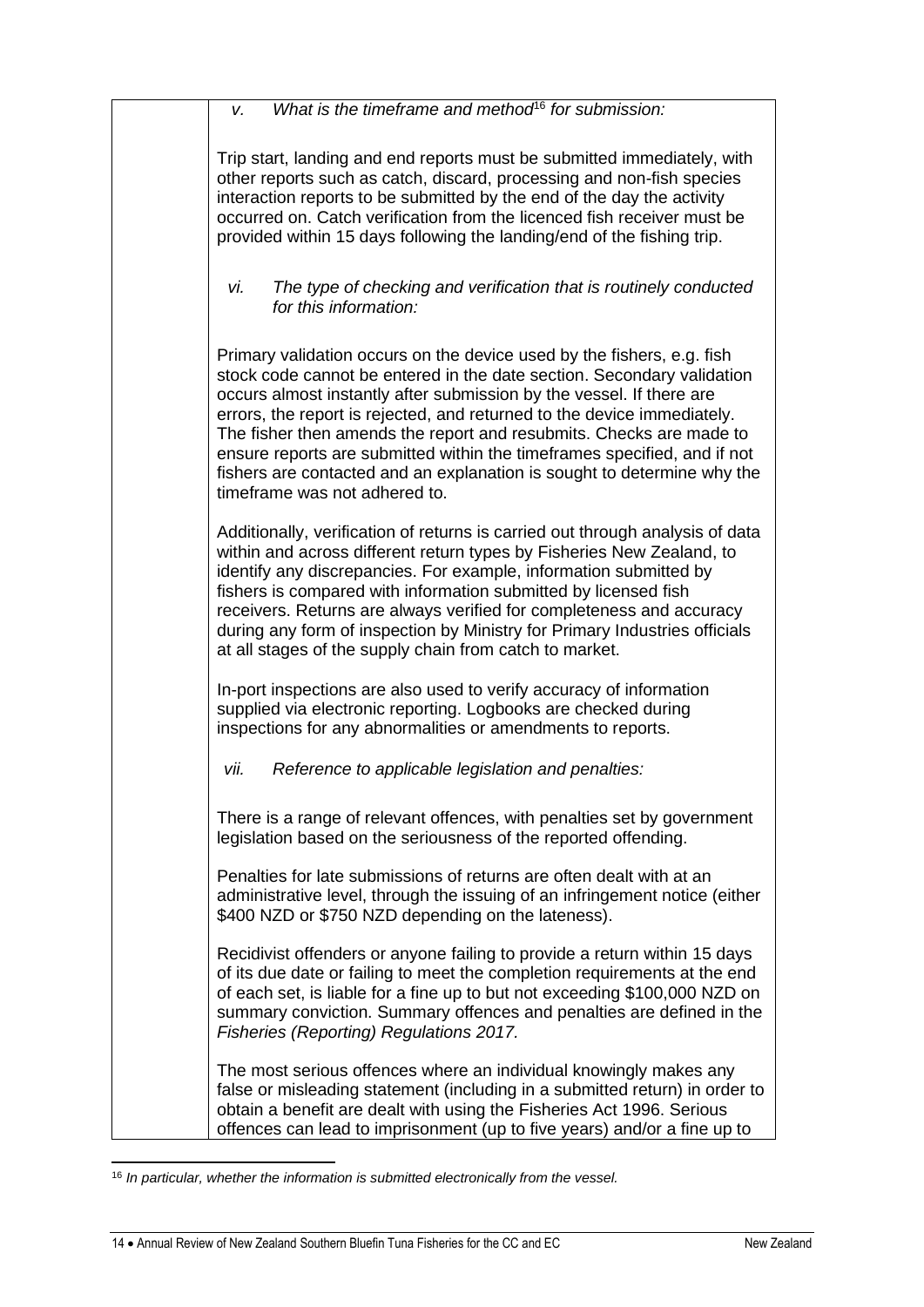|                                                                                               | \$250,000 NZD, and can include forfeiture of property including gear,<br>vessels, and quota.                                                                                                                                                                                                                                                                                |  |
|-----------------------------------------------------------------------------------------------|-----------------------------------------------------------------------------------------------------------------------------------------------------------------------------------------------------------------------------------------------------------------------------------------------------------------------------------------------------------------------------|--|
|                                                                                               | Other relevant information <sup>17</sup> :<br>viii.                                                                                                                                                                                                                                                                                                                         |  |
|                                                                                               | N/A                                                                                                                                                                                                                                                                                                                                                                         |  |
| <b>Additional</b><br>reporting<br>methods<br>(such as<br>real time<br>monitoring<br>programs) | If multiple reporting methods exists (e.g. daily, weekly and/or monthly<br>SBT catch reporting, reporting of tags and SBT measurements, reporting<br>of ERS interactions etc), create a separate row in this table for each<br>method. Then, for each method, specify:                                                                                                      |  |
|                                                                                               | i.<br>Whether this is mandatory:                                                                                                                                                                                                                                                                                                                                            |  |
|                                                                                               | Mandatory amateur charter vessel reporting was phased in regionally,<br>with all regions reporting SBT as of 1 October 2012. Voluntary reporting<br>on recreational tagging activities continues to occur across the wider<br>recreational fishery (e.g. provision of tag release information).                                                                             |  |
|                                                                                               | The information that is recorded (including whether it relates to<br>ii.<br>SBT or ERS):                                                                                                                                                                                                                                                                                    |  |
|                                                                                               | For each trip, amateur charter vessel operators must record their target<br>species, fishing method, number of people actively fishing, GPS<br>coordinates, and the time spent fishing. For SBT, operators also must<br>record the number caught, the number retained, and the best estimate of<br>the weight in kilograms for each SBT caught.                             |  |
|                                                                                               | Who the reports are submitted to and by whom (e.g. Vessel<br>iii.<br>Master, the Fishing Company etc) <sup>15</sup> :                                                                                                                                                                                                                                                       |  |
|                                                                                               | Amateur charter operators submit returns to Fisheries New Zealand via<br>a contracted third party.                                                                                                                                                                                                                                                                          |  |
|                                                                                               | What is the timeframe and method <sup>16</sup> for submission:<br>iv.                                                                                                                                                                                                                                                                                                       |  |
|                                                                                               | Each month's catch reporting forms must be submitted (by mail) by the<br>15 <sup>th</sup> of the following month.                                                                                                                                                                                                                                                           |  |
|                                                                                               | The type of checking and verification that is routinely conducted<br>v.<br>for this information:                                                                                                                                                                                                                                                                            |  |
|                                                                                               | Validation of information will occur for each form. Fishery officers<br>routinely inspect amateur charter vessels when they arrive in port to<br>ensure they are recording information as required. Verification audits will<br>be carried out if any discrepancies are found between reported<br>information and information collected during fishery officer inspections. |  |

<sup>17</sup> *Including information on ERS, and comments on the effectiveness of the controls or monitoring tools and any plans for further improvement.*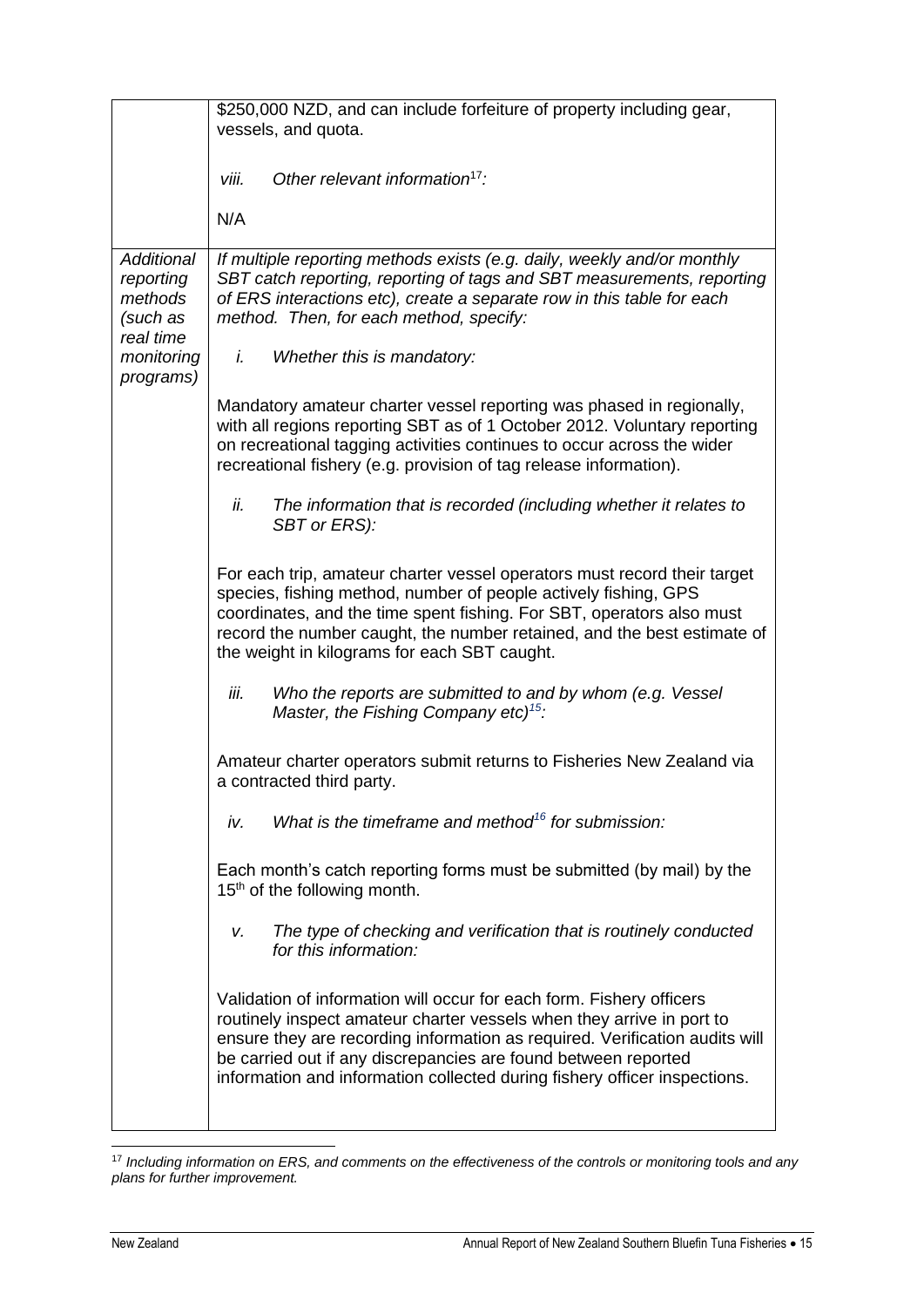|                                       | vi.<br>Reference to applicable legislation and penalties:                                                                                                                                                                                                                                                                                                                                                                                                                                                    |
|---------------------------------------|--------------------------------------------------------------------------------------------------------------------------------------------------------------------------------------------------------------------------------------------------------------------------------------------------------------------------------------------------------------------------------------------------------------------------------------------------------------------------------------------------------------|
|                                       | From 1 November 2010, the Fisheries (Amateur Fishing) Regulations<br>1986 and the Fisheries (Amateur Charter Fishing Reporting) Notice<br>2010 were enacted. The legislation includes infringements and summary<br>proceeding penalties for various offences relating to failure to be<br>registered as an amateur charter operator, as well as failure to report<br>catch in a manner consistent with the regulations following amateur<br>charter fishing.                                                 |
|                                       | From 1 June 2019, the Fisheries (Southern Bluefin Tuna Amateur<br>Fishing) Notice 2019 was enacted. This implemented a bag limit of one<br>southern bluefin tuna, per person, per day for recreational fishers. Every<br>person that commits an offence under this section is liable to a fine not<br>exceeding \$100,000.                                                                                                                                                                                   |
|                                       | Other relevant information <sup>17</sup> :                                                                                                                                                                                                                                                                                                                                                                                                                                                                   |
|                                       | N/A                                                                                                                                                                                                                                                                                                                                                                                                                                                                                                          |
| <b>Scientific</b><br><b>Observers</b> | Specify:                                                                                                                                                                                                                                                                                                                                                                                                                                                                                                     |
|                                       | i.<br>The system used for comparisons between observer data and<br>other catch monitoring data in order to verify the catch data:                                                                                                                                                                                                                                                                                                                                                                            |
|                                       | Discrepancy analysis between observer data and information reported<br>by commercial fishers is currently done on a case by case basis when<br>necessary. Ministry for Primary Industries Fisheries Officers also<br>conduct observer briefings prior to trips and/or observer debriefs<br>following trips, in accordance with priorities and/or risk assessments.<br>Routine debrief documentation is completed by the observer programme<br>where no formal debrief is carried out by a Fisheries Officer. |
|                                       | What information on ERS is recorded by observers:<br>ii.                                                                                                                                                                                                                                                                                                                                                                                                                                                     |
|                                       | Observers collect information on a wide range of incidental catch,<br>including sharks, turtles, seabirds, and marine mammals. That<br>information can include biological data such as length, weight, sex, as<br>well as information on the bycatch mitigation methods in use, life status<br>of bycatch, and general observations, e.g. the presence of seabirds.                                                                                                                                          |
|                                       | Who are the observer reports submitted to:<br>iii.                                                                                                                                                                                                                                                                                                                                                                                                                                                           |
|                                       | Observer reports are submitted to Fisheries New Zealand; a summary of<br>the trip report is provided to the operator.                                                                                                                                                                                                                                                                                                                                                                                        |
|                                       | Timeframe for submission of observer reports:<br>iv.                                                                                                                                                                                                                                                                                                                                                                                                                                                         |
|                                       | Observer trip reports are submitted upon completion of the trip. Weekly<br>summaries of ERS interactions are also compiled based on reports from<br>observers on board vessels. Fisheries New Zealand contracts out a third<br>party to process biological data collected from observer trips. The                                                                                                                                                                                                           |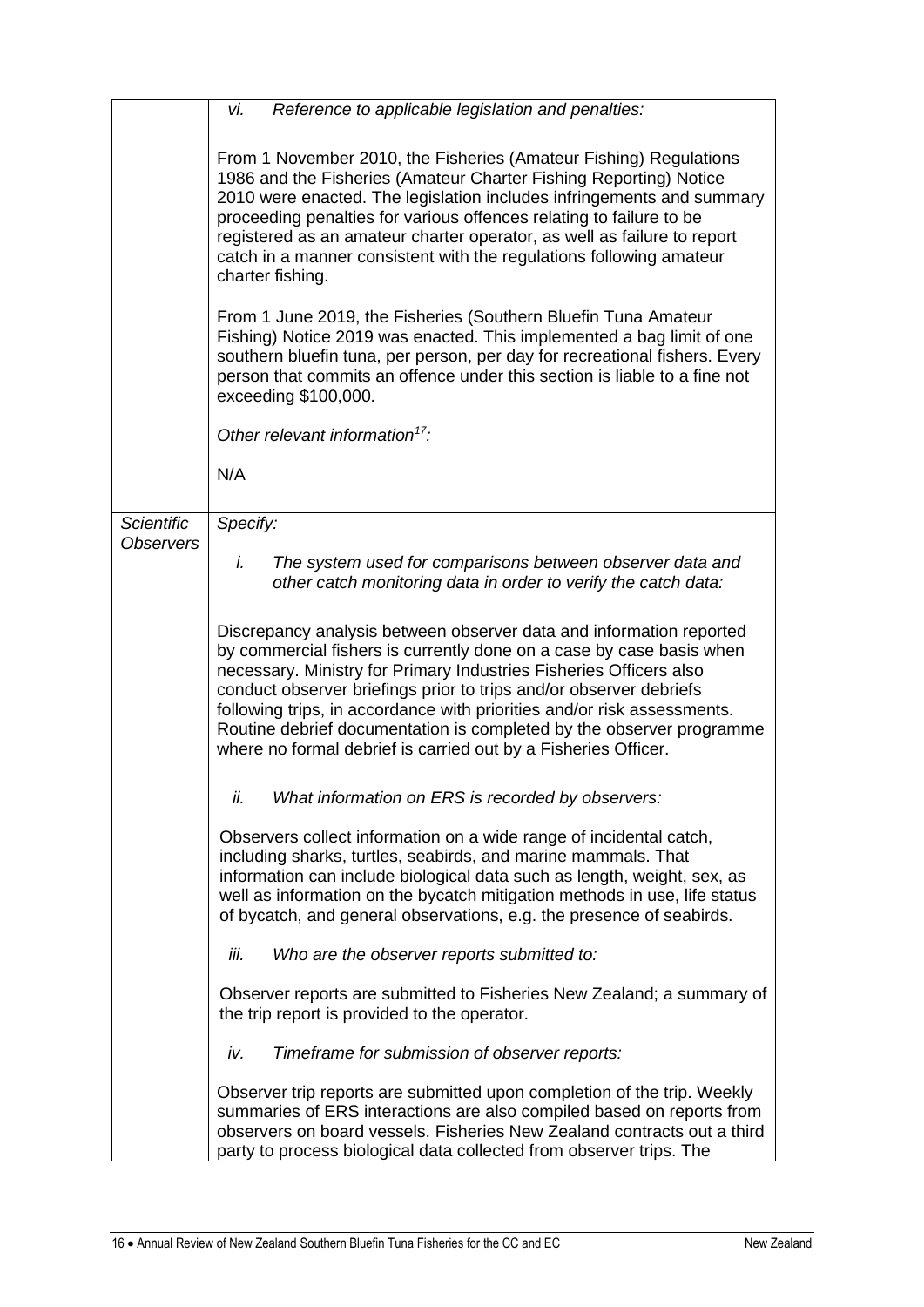|                                                                                                                                                                            | contract stipulates that the information must be made available to<br>Fisheries New Zealand within 40 days of receipt.                                                                                                                                                                                                                                                                                                                                                                                                                                                                                                                                                                                                                                                                                                                         |
|----------------------------------------------------------------------------------------------------------------------------------------------------------------------------|------------------------------------------------------------------------------------------------------------------------------------------------------------------------------------------------------------------------------------------------------------------------------------------------------------------------------------------------------------------------------------------------------------------------------------------------------------------------------------------------------------------------------------------------------------------------------------------------------------------------------------------------------------------------------------------------------------------------------------------------------------------------------------------------------------------------------------------------|
|                                                                                                                                                                            | Other relevant information (including plans for further<br>v.<br>improvement – in particular to reach coverage of 10% of the<br>effort):                                                                                                                                                                                                                                                                                                                                                                                                                                                                                                                                                                                                                                                                                                       |
|                                                                                                                                                                            | Observer coverage targets are set in annual operational plans, which<br>outline a 10% target for the fleet.                                                                                                                                                                                                                                                                                                                                                                                                                                                                                                                                                                                                                                                                                                                                    |
| <b>VMS</b><br>The items of<br>"ii" are<br>required in<br>association<br>with the<br><b>Resolution</b><br>on<br>establishing<br>the CCSBT<br>Vessel<br>Monitoring<br>System | i.<br>For Member-flagged authorised carrier vessels and fishing<br>vessels fishing for or taking SBT reference to applicable<br>legislation and penalties:                                                                                                                                                                                                                                                                                                                                                                                                                                                                                                                                                                                                                                                                                     |
|                                                                                                                                                                            | Penalties relating to VMS are outlined in the Fisheries (Geospatial<br>Position Reporting) Regulations 2017:                                                                                                                                                                                                                                                                                                                                                                                                                                                                                                                                                                                                                                                                                                                                   |
|                                                                                                                                                                            | A person commits an offence if the person -                                                                                                                                                                                                                                                                                                                                                                                                                                                                                                                                                                                                                                                                                                                                                                                                    |
|                                                                                                                                                                            | (a) without an exemption from the chief executive, removes from a<br>vessel or fish carrier any geospatial position reporting device that is<br>required to be carried and operated; or<br>(b) without an exemption from the chief executive, fails to carry and<br>operate any geospatial position reporting device in accordance with<br>these regulations; or<br>(c) interferes with any geospatial position reporting device to such<br>an extent that the device no longer complies with the standards and<br>requirements specified; or<br>(d) fails to notify the chief executive of any matter required by or<br>under these regulations to be notified to the chief executive; or<br>(e) fails to register a geospatial reporting device; or<br>(f) fails to comply with a direction of the chief executive issued to<br>that person. |
|                                                                                                                                                                            | Every person who commits an offence against these regulations is liable<br>on summary conviction to a fine up to \$100,000 NZD and, if the offence<br>is a continuing one, to a further fine up to \$1,000 NZD for each day<br>during which the offence is continued.                                                                                                                                                                                                                                                                                                                                                                                                                                                                                                                                                                          |
| Other (for<br>example,<br>use of<br>electronic<br>monitoring<br>$etc.$ )                                                                                                   | New Zealand began a roll out of electronic monitoring (cameras on<br>boats) in late 2019. A wider roll out of electronic monitoring is planned<br>for 2022. This will include surface longline vessels, which make up the<br>majority of vessels targeting SBT within the NZ EEZ.                                                                                                                                                                                                                                                                                                                                                                                                                                                                                                                                                              |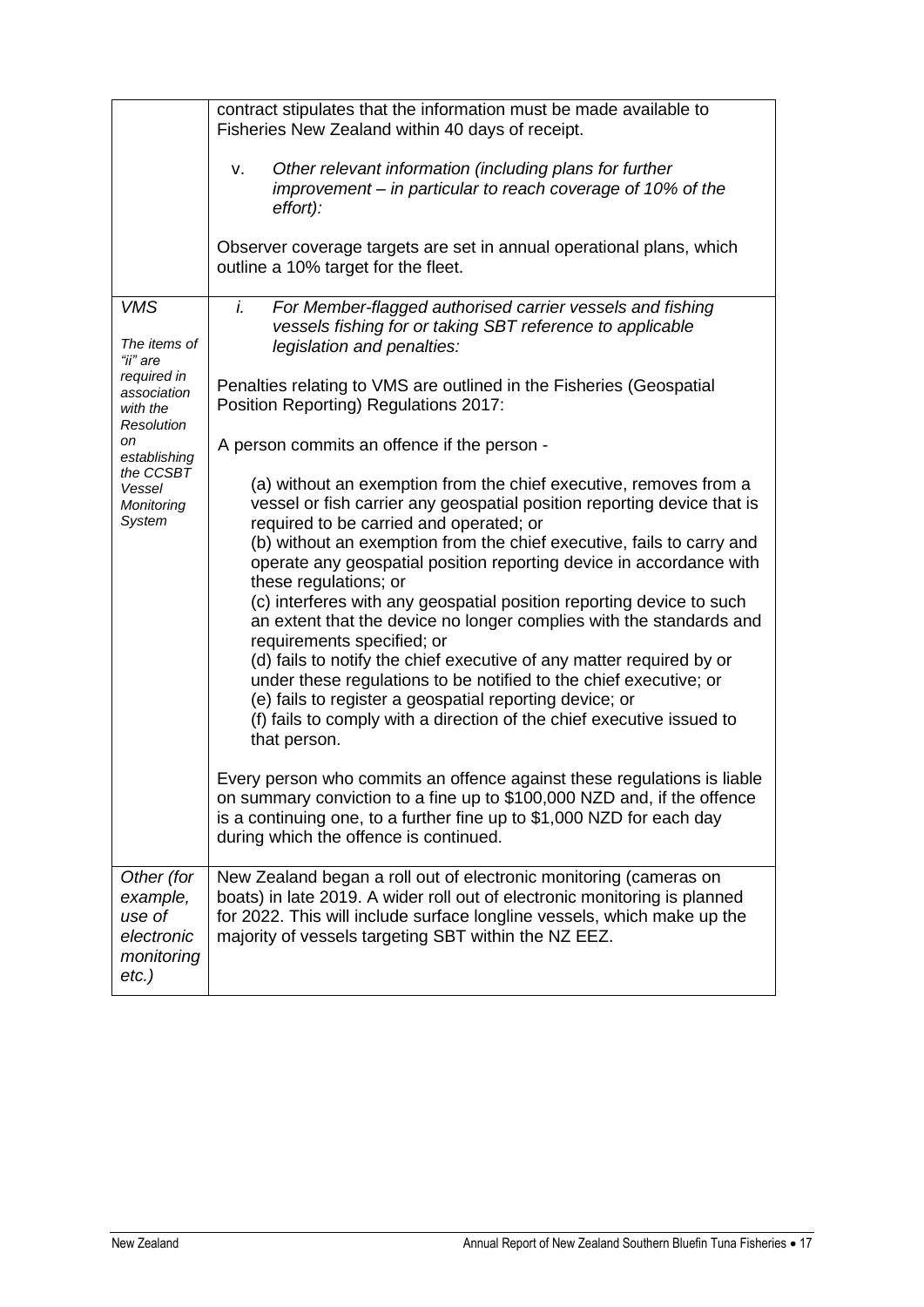## **1.1 SBT TOWING AND TRANSFER TO AND BETWEEN FARMS (FARMS ONLY)**

N/A New Zealand does not farm SBT.

## **1.2 SBT TRANSHIPMENT (IN PORT AND AT SEA)**

- *(a) Describe the system used for controlling and monitoring transhipments in port. This should include details of:*
- *i. Flag State rules for and names of:*
	- *- designated foreign ports where SBT may be transhipped, and*
	- *- foreign ports where in-port transhipments of SBT are prohibited:*

New Zealand does not currently designate or prohibit specific foreign ports for transhipment of SBT. However, if any such activity by New Zealand vessels was to occur in future, the vessel would require prior approval and be subject to specific conditions. Further, any such transhipment must be conducted in accordance with the laws of the Port State. Failure to do this can result in action being taken under New Zealand law (section 113A of the Fisheries Act 1996).

*ii. Flag State inspection requirements for in-port transhipments of SBT (include % coverage):*

All foreign fishing vessels arriving in New Zealand with fish on board are required to apply for approval to possess fish in New Zealand waters and are inspected upon arrival by Ministry for Primary Industries Fisheries Officers. There are no vessels involved in transhipment.

*iii. Information sharing with designated Port States:*

Currently not applicable if referring to New Zealand vessels transhipping in foreign ports.

*iv. Monitoring systems for recording the quantity of SBT transhipped:*

N/A.

*v. Process for validating and collecting the relevant CCSBT CDS documents (Catch Monitoring Form, Catch Tagging Form):*

N/A.

*vi. Reference to applicable legislation and penalties:*

Approval to enter New Zealand waters with fish on-board is required under section 113(1)(a)(ii) of the Fisheries Act 1996. Any person convicted of an offence against this section is liable to a fine up to \$250,000 NZD.

*vii. Other relevant information:*

N/A.

*(b) Describe the system used for controlling and monitoring transhipments at sea. This should include details of:*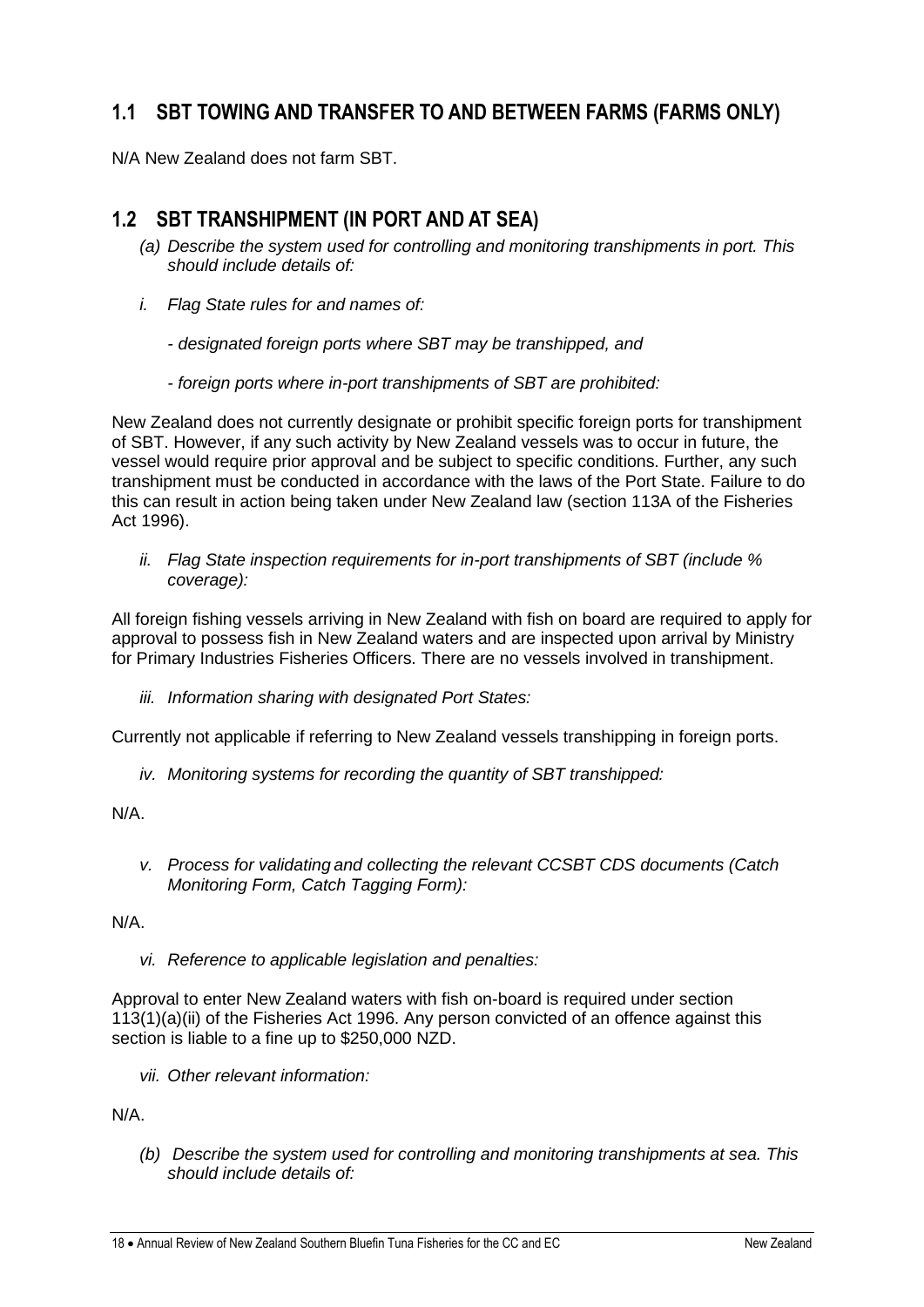*i. The rules and processes for authorising transhipments of SBT at sea and methods (in addition to the presence of CCSBT transhipment observers) for checking and verifying the quantities of SBT transhipped:*

Transhipments by New Zealand flagged vessels, either on the high seas or within New Zealand waters, are subject to specific prior approval by Ministry for Primary Industries. Such transhipments must be monitored by an observer or Fishery Officer and are to be conducted in accordance with a stringent set of conditions to ensure robust verification of quantities transhipped. In addition to the observer/Fishery Officer requirement, the conditions also stipulate notification requirements, VMS monitoring, and completion of appropriate records that can be later verified against landing returns.

*ii. Monitoring systems for recording the quantity of SBT transhipped-*

As described in section *i*, above.

*iii. Process for collecting the relevant CCSBT CDS documents (Catch Monitoring Form, Catch Tagging Form):*

Any approval to tranship SBT would be subject to conditions requiring the full completion and submission of CDS documentation.

*iv. Reference to applicable legislation and penalties:*

When a transhipment occurs, the vessel master shall provide such information, and shall allow the observer to carry out such inspections (including sampling and measuring) of the vessel, any fish, aquatic life, or seaweed, taken, processed, transhipped, or landed, and documents, as the observer may require for the purpose of observing the transhipment under section 227(1)(e) of the Fisheries Act 1996. Any person convicted of an offence against this section is liable to a fine not exceeding \$250,000

*v. Other relevant information:*

N/A.

## **1.3 PORT INSPECTIONS OF FOREIGN FVS/CVS WITH SBT/SBT PRODUCTS ON BOARD**

*This section provides for reporting with respect to the CCSBT's Scheme for Minimum Standards for Inspection in Port. It should be filled out by Port State Members that have authorised foreign Fishing Vessels/Carrier Vessels carrying SBT or SBT products to enter their designated ports for the purpose of landing and/or transhipment. Only information for landings/transhipments of SBT or SBT products that have NOT been previously landed or transhipped at port should be included in the table below.*

*(a) Provide a list of designated ports into which foreign FVs/ CVs carrying SBT or SBT product may request entry:*

| Port of Whangarei    | http://www.northport.co.nz     |
|----------------------|--------------------------------|
| Port of Auckland     | http://www.poal.co.nz          |
| Port of Tauranga     | http://www.port-tauranga.co.nz |
| Port of Gisborne     | http://eastland.co.nz          |
| Port of Napier       | http://www/portofnapier.biz    |
| Port of New Plymouth | http://www.porttaranaki.co.nz  |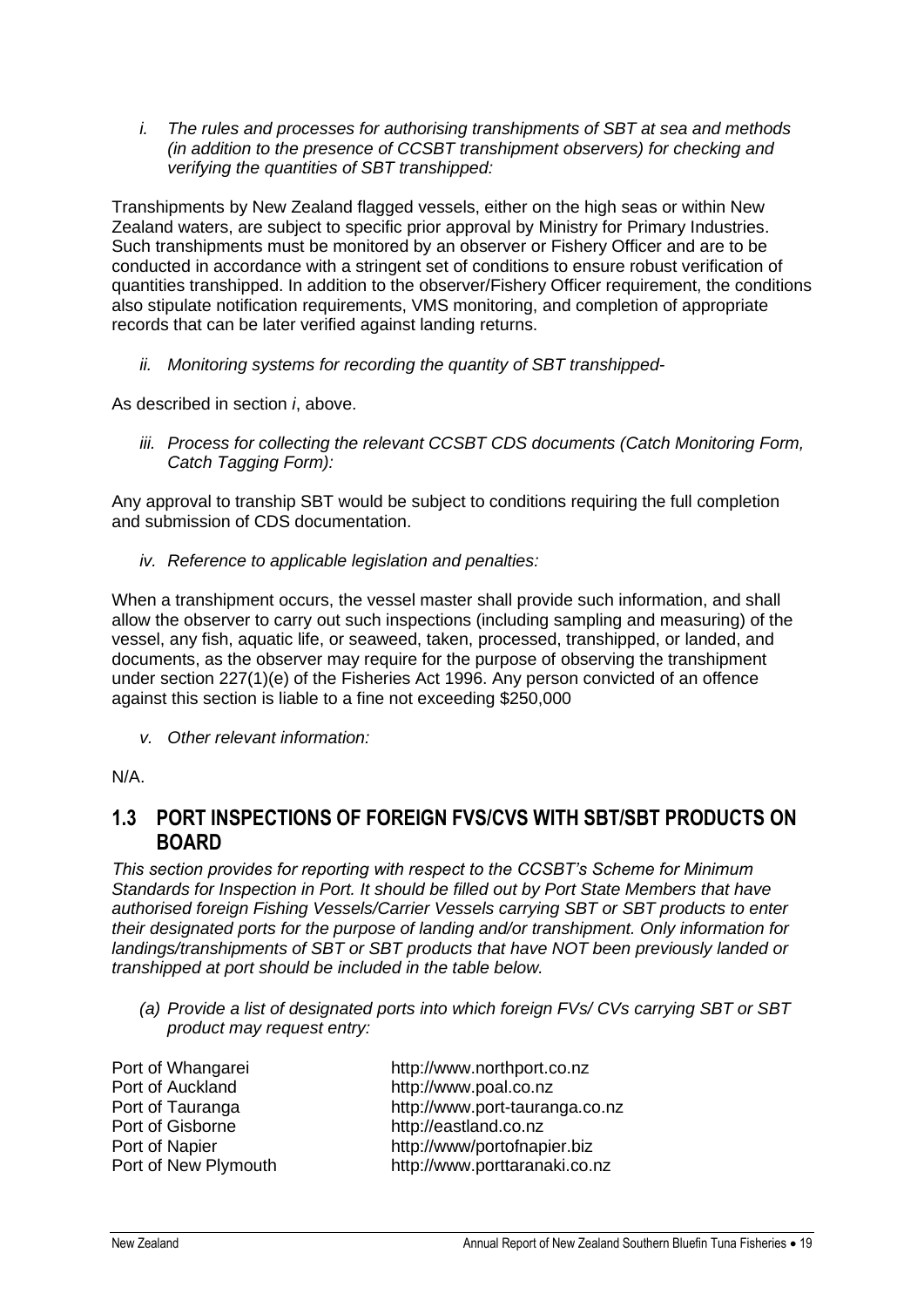Port of Wellington [http://www.centreport.co.nz](http://www.centreport.co.nz/) Port of Nelson **[http://www.portnelson.co.nz](http://www.portnelson.co.nz/)** Port of Lyttelton [http://www.lpc.co.nz](http://www.lpc.co.nz/) Port of Dunedin [http://portotago.co.nz](http://portotago.co.nz/) Port of Bluff [http://portotago.co.nz](http://portotago.co.nz/)

*(b) Provide the minimum number of hours of notice required for foreign FVs/CVs carrying SBT or SBT product to request authorisation to enter these designated ports:*

All foreign flagged fishing vessels are required under the Fisheries Act 1996 to give 72 hours prior notice of arrival into a designated New Zealand port, and 48 hours prior notice before entering the New Zealand EEZ.

## **1.4 LANDINGS OF DOMESTIC PRODUCT (FROM BOTH FISHING VESSELS AND FARMS)**

*Describe the system used for controlling and monitoring domestic landings of SBT. This should include details of:*

*(a) Rules for designated ports of landing of SBT:*

There are no ports that are specifically designated for the landing of SBT. All landings must be made to a licensed fish receiver who, in turn, reports to Fisheries New Zealand.

*(b) Inspections required for landings of SBT:*

100% of New Zealand flagged vessels that fish on the high seas are required to have a monitored unload<sup>18</sup>. New Zealand undertakes risk-based profiling and continually allocates resources to in-port inspections and monitored unloads.

*(c) Details of genetic testing conducted and any other techniques that are used to verify that SBT are not being landed as a different species:*

New Zealand can conduct genetic testing to verify that SBT are not being landed as a different species. This is only undertaken if suspicion is raised during an inspection, or there is information received that this might be occurring. Genetic testing has also been used to verify species declared by foreign vessels visiting New Zealand ports.

*(d) Monitoring systems for recording the quantity of SBT landed:*

In addition to the CDS requirements, fishers must fulfil a number of domestic reporting obligations that include detailed information on landings. The submitted forms include information on fish numbers, weight, processed state, licensed fish receiver details, and fisher details. This information is assessed against that submitted by the licensed fish receiver to ensure the continuity of the reports.

*(e) Process for validating and collecting the relevant CCSBT CDS documents (Catch Monitoring Form, and depending on circumstances, Catch Tagging Form):*

Catch Monitoring Forms are completed by licensed fish receivers for landings of domestic product. Completed Catch Monitoring Forms are returned by the 15th of the month following the month of catch, in line with other domestic reporting requirements.

<sup>&</sup>lt;sup>18</sup> A New Zealand vessel can obtain an exemption from unload monitoring if a New Zealand observer has monitored the entire trip.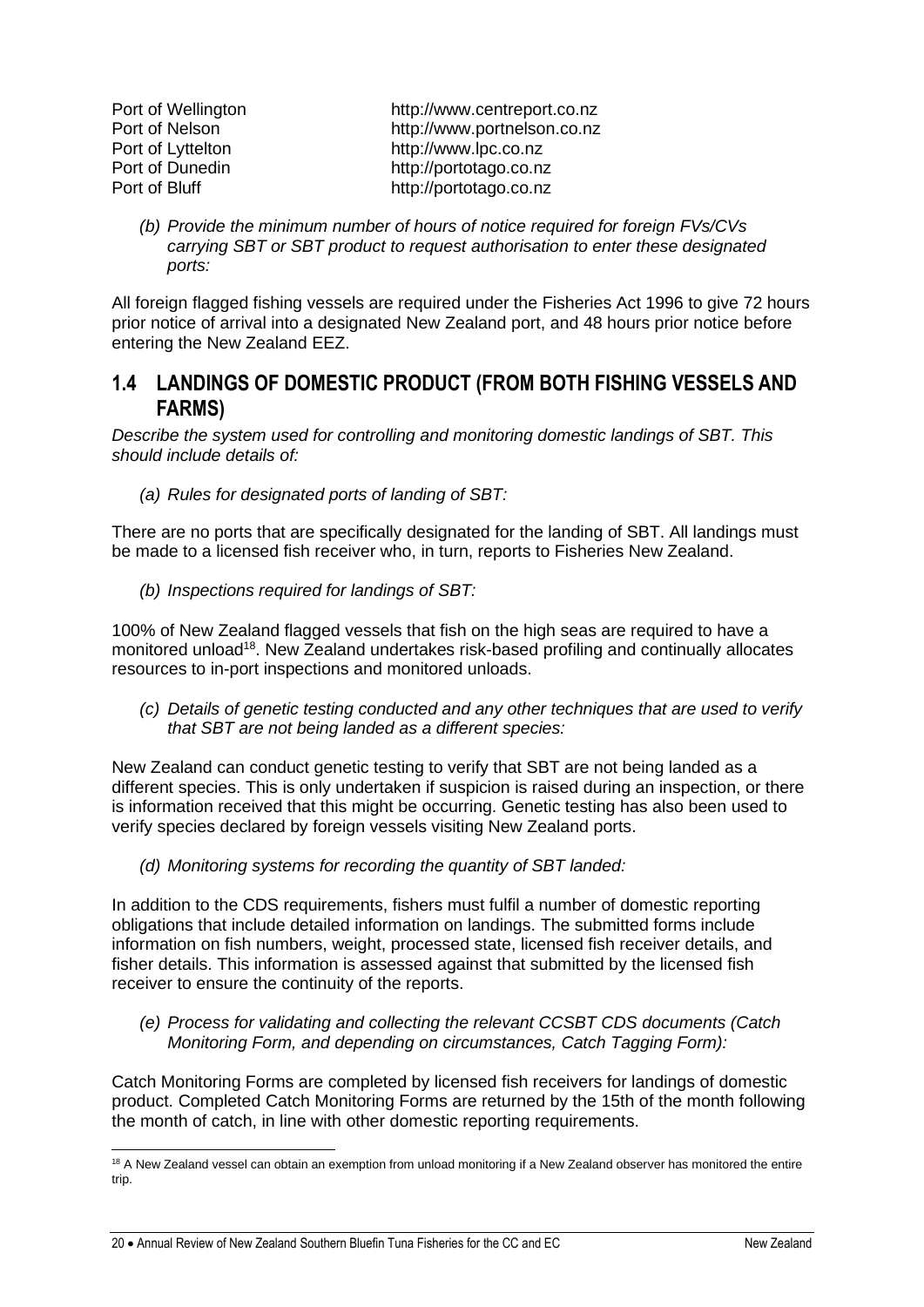New Zealand delegates authority to validate CDS documents to authorised third parties. The delegated authority system is established under the New Zealand Government Qualifications Authority; personnel receive training and must achieve a specific qualification for validation. The authorised validators work under the direction and authority of Fisheries New Zealand.

*(f) Reference to applicable legislation and penalties:*

In 2016, New Zealand drafted new regulations to better enforce the requirements of the CDS. The Fisheries (Southern Bluefin Tuna Catch Documentation Scheme) Regulations 2017 came into effect on 27 April 2017.

The regulations detail a number of infringement offences with penalties ranging from \$400 NZD to \$1,000 NZD. The regulations also provide for one summary offence, the sale of SBT without a tag, with a fine upon conviction up to \$100,000 NZD.

Prior to 27 April 2017, the Director General of the Ministry for Primary Industries issued guidance to permit holders and licensed fish receivers instructing them on the details of the CDS and their obligations under the scheme. The instructions were issued under section 190 of the Fisheries Act 1996. Breaches under this section of the Fisheries Act 1996 can lead to fines up to \$250,000 NZD.

Failure to meet other domestic reporting requirements can lead to the penalties described in section II(1)(d)(viii) of this report.

*(g) Other relevant information:*

N/A.

## **1.5 MONITORING OF TRADE OF SBT**

## **1.5.1 SBT Exports**

*Describe the system used for controlling and monitoring exports of SBT (including of landings directly from the vessel to the foreign importing port). This should include details of:*

*(a) Inspections required for export of SBT:*

Inspections for exporting SBT are not mandatory, but occur as part of routine enforcement activities.

*(b) Details of genetic testing conducted and any other techniques that are used to verify that SBT are not being exported as a different species:*

New Zealand provides significant training in species identification, including tuna species, and uses a number of guiding documents. New Zealand does not conduct regular genetic testing but has the capability to do so as required. Genetic testing kits have been successfully used in investigations where misreporting of species has occurred.

*(c) Monitoring systems for recording the quantity of SBT exported:*

Statistics on the export of SBT are compiled by New Zealand Customs and summarised by the Department of Statistics. Export statistics are further summarised by Seafood New Zealand and maintained as a database for economic evaluations of New Zealand fisheries. CDS documents are required for all SBT exports.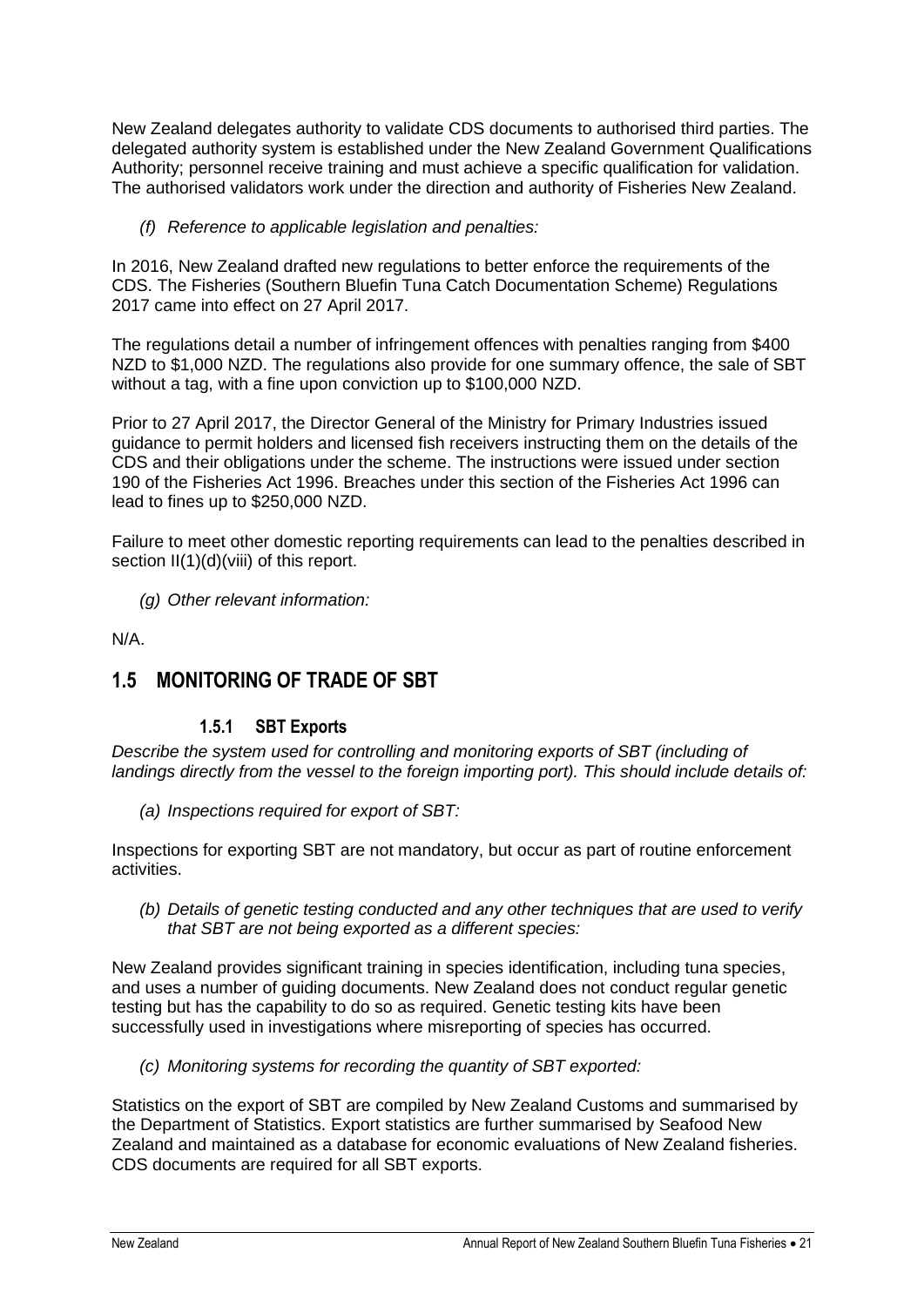*(d) Process for validating and collecting the relevant CCSBT CDS documents (Catch Monitoring Form and depending on circumstances, Catch Tagging Form or Reexport/Export after landing of domestic product Form):*

The process for validating Catch Monitoring Forms is as outlined in section 1.4(e) of this report.

*(e) Reference to applicable legislation and penalties:*

Regulation 17 of the Fisheries (Commercial Fishing) Regulations 2001 deals with the requirement for inspection prior to departure from New Zealand waters. Non-compliance carries a maximum fine of \$100,000 NZD.

*(f) Other relevant information:*

N/A.

## **1.5.2 SBT Imports**

*Describe the system used for controlling and monitoring imports of SBT. This should include details of:*

*(a) Rules for designating specific ports for the import of SBT:*

All foreign vessels carrying fish into New Zealand waters must obtain prior approval to do so. The approval to land fish is given for a limited number of ports that are suitable for both fisheries and customs inspections on arrival.

*(b) Inspections required for imports of SBT:*

On 1 October 2019, new regulations under the Fisheries Act 1996 came into force, prohibiting the import of SBT unless accompanied by the appropriate catch documentation. The regulations will replace existing prohibition orders that were administered under the Customs and Excise Act 2018.

The same processes will remain in place in terms of notification and inspection (i.e. inspection of imports is undertaken by Customs officials and they notify Fisheries New Zealand whenever SBT is imported into New Zealand).

It should be noted that imports of SBT into New Zealand are rare and generally involve minimal quantities.

*(c) Details of genetic testing conducted and any other techniques that are used to verify that SBT are not being imported as a different species:*

New Zealand does not conduct genetic testing on imported fish unless information is received, or analysis determines, that misreporting may be occurring. New Zealand utilises trade data and other analytical tools to determine if an importation is considered to be at a risk level warranting further examination. The New Zealand Customs Service is responsible for all commercial importation of fish and for the application of the correct tariff code. Ministry for Primary Industries would be requested to support any investigation.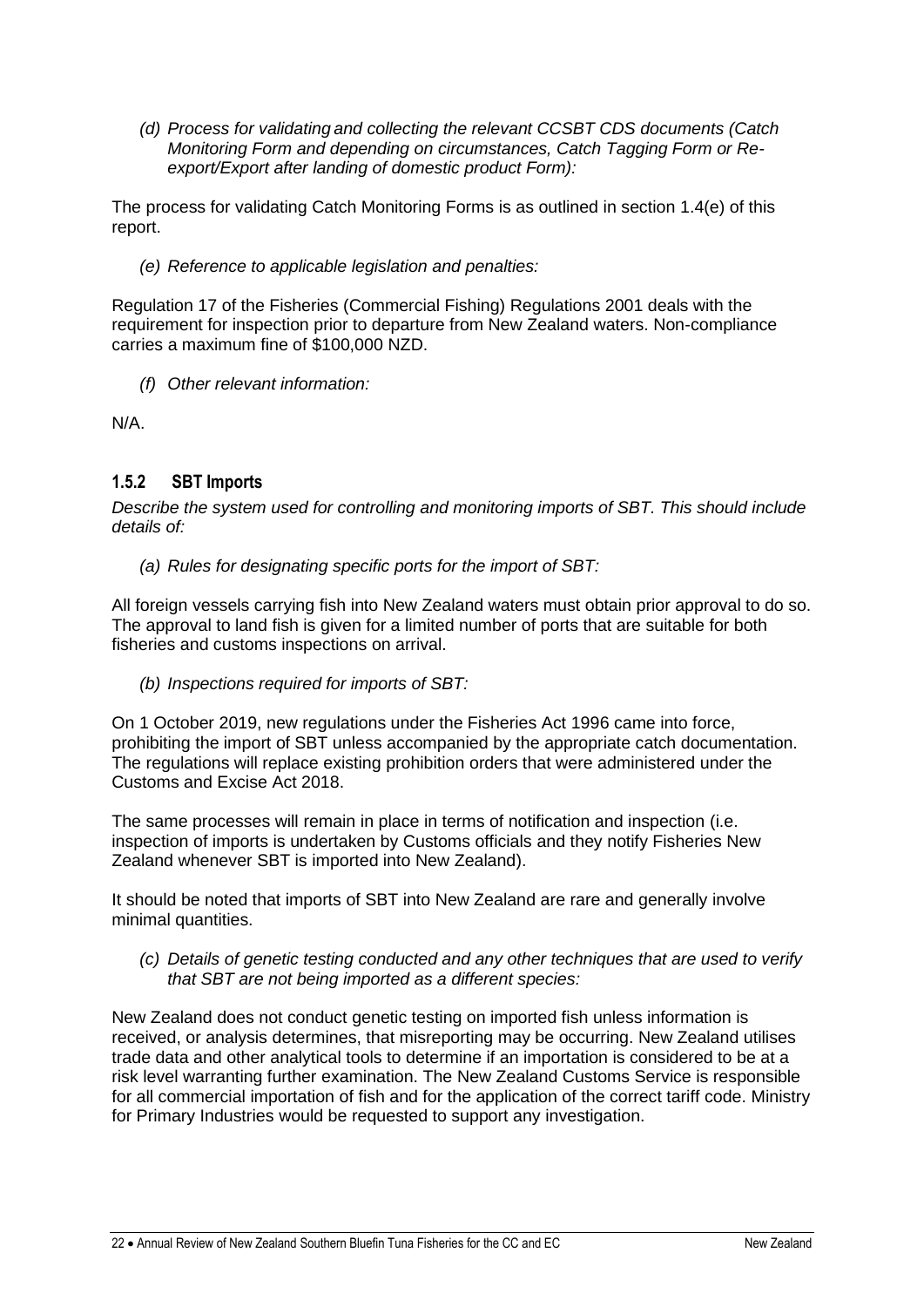*(d) Process for checking and collecting CCSBT CDS documents (Catch Monitoring Form and depending on circumstances, Re-export/Export after landing of domestic product Form):*

Customs officials collect CDS documentation for imports of SBT. Fisheries New Zealand officials then verify the information.

*(e) Reference to applicable legislation and penalties:*

Approval to enter New Zealand waters with fish on-board is required under section 113(1)(a)(ii) of the Fisheries Act 1996. Any person convicted of an offence against this section is liable to a fine up to \$250,000 NZD.

The prohibitions orders are enforced under the powers found within section 297 of the Fisheries Act 1996. Fines of up to \$100,000 NZD are applied to breaches.

*(f) Other relevant information:*

N/A.

### **1.5.3 SBT Markets**

*(a) Describe any activities targeted at points in the supply chain between landing and the market:*

Ministry for Primary Industries conducts inspections at numerous points throughout the supply chain including at the point of landing and the final market. Fish receivers must be licensed and have reporting obligations to Ministry for Primary Industries that allow for crossvalidation with information submitted by fishers. Dealers in fish (e.g. restaurants and fish and chip shops) must also maintain accounts of their transactions which provide additional information against which to corroborate earlier records.

*(b) Describe the system used for controlling and monitoring of SBT at markets (e.g. voluntary or mandatory requirements for certain documentation and/or presence of tags, and monitoring or audit of compliance with such requirements):*

As stated above, all dealers in fish are required by law to maintain records of their transactions; this requirement includes SBT. These records are subject to regular inspection and audit by Ministry for Primary Industries officials.

*(c) Other relevant information:*

N/A.

## **1.6 OTHER**

*Description of any other MCS systems of relevance.*

New Zealand also imposes controls on its nationals through specific provisions of the Fisheries Act 1996 which require all nationals (or those using a ship registered in New Zealand) operating in a foreign country to abide by the laws of that jurisdiction when taking or transporting fish. Failure to do so may result in a fine up to \$250,000 NZD.

On 1 June 2019, a bag limit was introduced to the SBT recreational fishery of one fish per person per day. The management measure was implemented under section 11 of the Fisheries Act 1996. The management measure was introduced in response to increased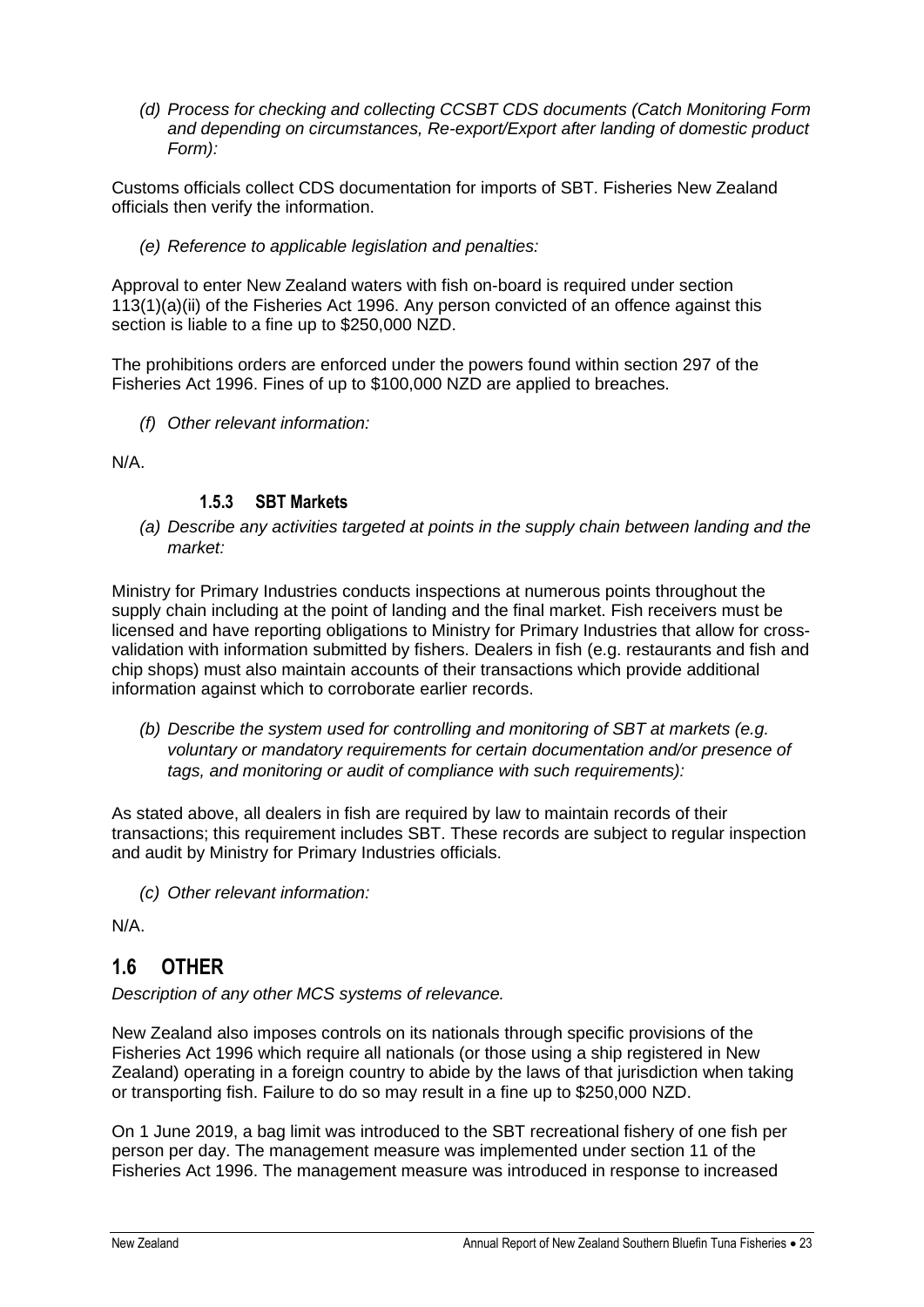interest in the recreational fishery. The Ministry for Primary Industries Fisheries Officers enforce these rules, and Fisheries New Zealand continues to monitor the recreational fishery to estimate recreational take.

# **2 Additional Reporting Requirements - Ecologically Related Species**

*(a) Reporting requirements in relation to implementation of the 2008 ERS Recommendation:*

- *i. Specify whether each of the following plans/guidelines have been implemented, and if not, specify the action that has been taken towards implementing each of these plans/guidelines:*
	- *International Plan of Action for Reducing Incidental Catches of Seabirds in Longline Fisheries:*

New Zealand implemented the first National Plan of Action to reduce the incidental catch of seabirds in New Zealand fisheries in 2004. This plan was revised in 2013 and 2020. Copies of this plan can be obtained from the Fisheries New Zealand website.

• *International Plan of Action for the Conservation and Management of Sharks:*

New Zealand implemented the first National Plan of Action for the conservation and management of sharks in 2008. This plan was revised in 2013 and is currently undergoing additional revision. Copies of this plan can be obtained from the Fisheries New Zealand website.

• *FAO Guidelines to reduce sea turtle mortality in fishing operations:*

New Zealand has implemented the FAO guidelines on sea turtles as applicable.

- *ii. Specify whether all current binding and recommendatory measures*<sup>19</sup> *aimed at the protection of ecologically related species*<sup>20</sup> *from fishing of the following tuna RFMOs are being complied with. If not, specify which measures are not being complied with and the progress that is being made towards compliance:*
	- *IOTC, when fishing within IOTC's Convention Area:*

Not applicable (New Zealand-flagged vessels are prohibited from fishing IOTC waters since New Zealand is not a member of the Commission).

• *WCPFC, when fishing within WCPFC's Convention Area:*

New Zealand currently complies with all ERS requirements of WCPFC

• *ICCAT, when fishing within ICCAT's Convention Area:*

Not applicable (New Zealand-flagged vessels are prohibited from fishing ICCAT waters since New Zealand is not a member of the Commission).

<sup>19</sup> *Relevant measures of these RFMOs can be found at: [http://www.ccsbt.org/site/bycatch\\_mitigation.php](http://www.ccsbt.org/site/bycatch_mitigation.php) .*

<sup>20</sup> *Including seabirds, sea turtles and sharks.*

<sup>24 •</sup> Annual Review of New Zealand Southern Bluefin Tuna Fisheries for the CC and FC New Zealand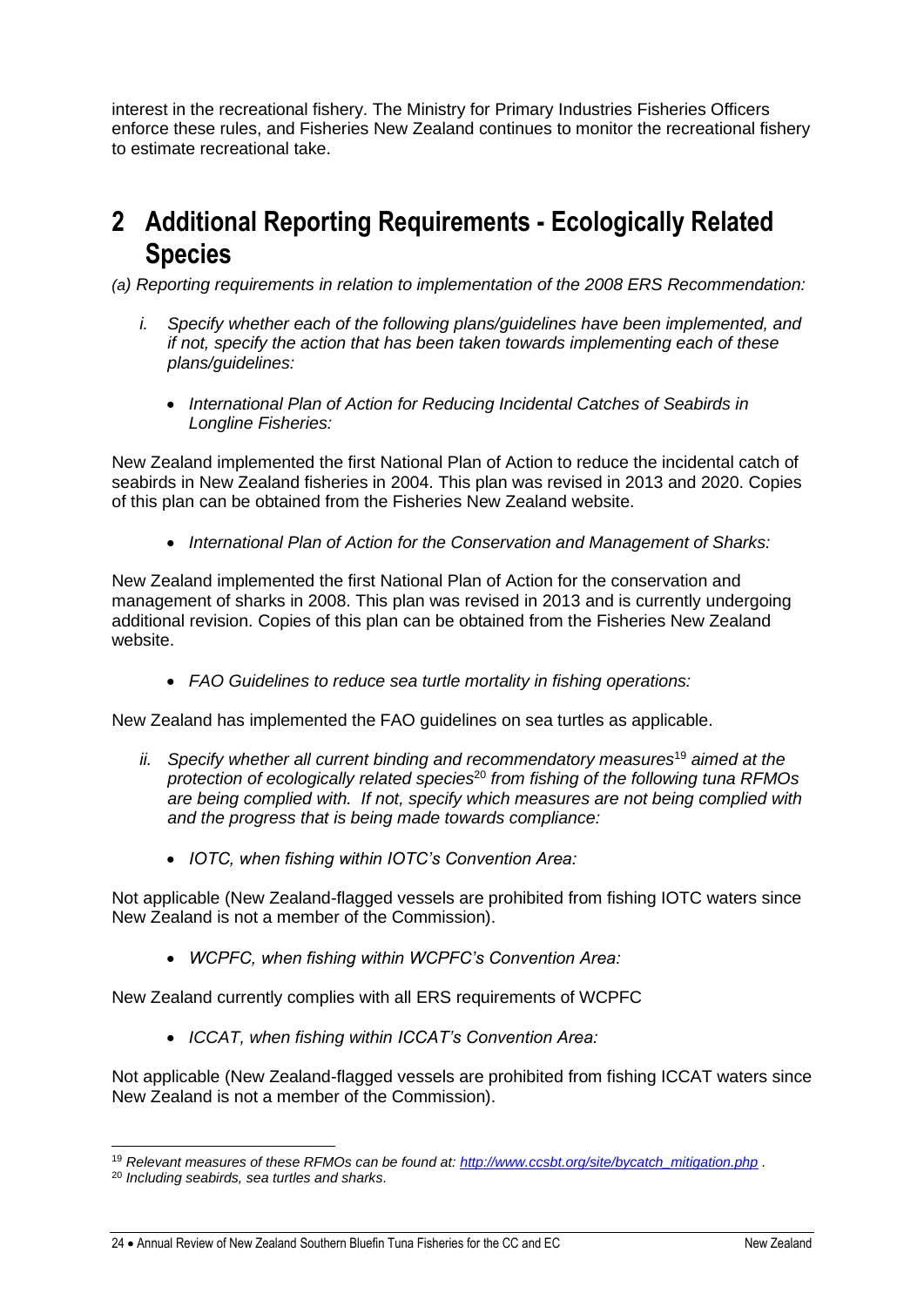- *iii. Specify whether data is being collected and reported on ecologically related species in accordance with the requirements of the following tuna RFMOs. If data are not being collected and reported in accordance with these requirements, specify which measures are not being complied with and the progress that is being made towards compliance:*
	- *CCSBT*<sup>21</sup>*:*

New Zealand has met its reporting obligation as part of the ERS data exchange.

• *IOTC, for fishing within IOTC's Convention Area:*

N/A.

• *WCPFC, for fishing within WCPFC's Convention Area:*

New Zealand reports to WCPFC in accordance with the requirements of that Commission.

• *ICCAT, for fishing within ICCAT's Convention Area:*

N/A.

*(b) Mitigation – describe the current mitigation requirements:*

The Fisheries (Seabird Mitigation Measures – Surface Longlines) Circular 2019 requires that when setting surface longlines, fishers use tori lines, set lines at night, and/or use line weighting. The Circular now also provides for the use of hook shielding devices as an additional standalone measure. The use of tori lines has been regulated since 1993. Specifications for tori lines refer to its length and attachment point, as well as the number, size, and distance between streamers.

The Circular has gone through a number of iterations, aligning the requirements with those of WCPFC. Similar provisions are also outlined in high seas permit conditions for any New Zealand vessels fishing on the high seas.

#### Voluntary initiatives to mitigate the risk of seabird captures

Since 2016, the Department of Conservation's Protected Species Liaison Officer Programme has been working with the surface longline fleet to mitigate incidental capture of seabirds. A key output of the programme has been to assist in the development of risk management plans specific to the individual vessel operations. The programme also encourages fishers to seek advice from liaison officers when a certain number of captures of certain species occur. The risk management plans include mandatory and voluntary seabird mitigation measures. Voluntary measures include:

- Reporting seabird bycatch events to Liaison Officers
- Using all three prescribed measures (rather than just two)
- Using thawed bait (rather than frozen bait)
- Offal and bait retention or batching during hauling and setting
- Using a line shooter

<sup>21</sup> *Current CCSBT requirements are those in the Scientific Observer Program Standards and those necessary for completing the template for the annual report to the ERSWG.*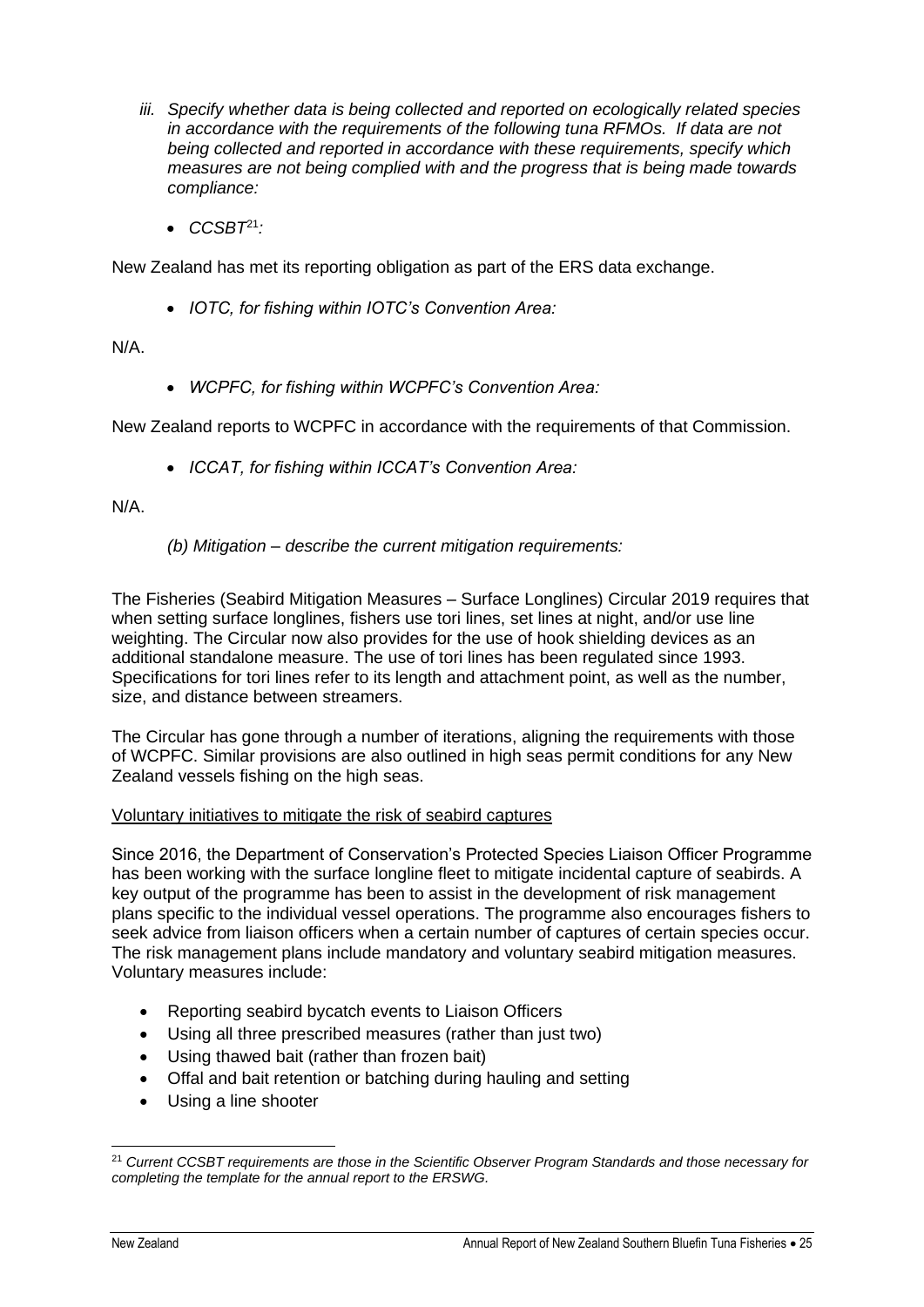- Reducing deck lighting when setting a night
- Aiming to increase sink rate of baited hooks during setting (for example, by reducing setting speed)

The use of voluntary measures is not included as part of statutory reporting.

The Protected Species Liaison Officer Programme has recently received turtle de-hooker kits, which they have provided to surface longline vessels. Kits include de-hookers of three sizes (small, medium, and large), a long-handled line-cutter and spare blades, bolt cutters, and scissors.

#### *(c) Monitoring usage of bycatch mitigation measures:*

*i. Describe the methods being used to monitor compliance with bycatch mitigation measures (e.g. types of port inspections conducted and other monitoring and surveillance programs used to monitor compliance). Include details of the level of coverage (e.g. proportion of vessels inspected each year):*

Compliance with these measures is monitored through at-sea and in-port inspections by Fisheries Officers, aerial surveillance from military aircraft, and the placement of observers on board vessels. Observer reports indicating problems with use of mitigation equipment are prioritised for follow-up with vessel operators. These are then followed up by Fishery Officers. Additionally, new electronic reporting requirements that will come into effect in 2021 will require additional reporting for the surface longline (SLL) fleet on seabird mitigation measures and line weighting regimes.

During the 2020 calendar year, inspections of vessels in port found incidents where breaches of seabird mitigation regulations occurred. The majority of these breaches were in relation to tori lines not meeting specifications as per domestic law. A graduated enforcement was applied to this noncompliance, ranging from commercial advice and aiding fishers to bring seabird mitigation up to specification, through to conviction of one vessel for failure to deploy seabird mitigation.

#### *ii. Describe the type of information that is collected on mitigation measures as part of compliance programmes for SBT vessels:*

Fisheries Officers collect information about tori line, line-weighting and hook shielding devices that are present on vessels. For each vessel that uses a tori line, a 'tori line details' form is filled out which records information on:

- Tori line total length
- Attachment point
- Aerial extent
- Number of streamers
- Spacing of streamers
- Streamer length
- Streamer material

Observer reports provide information about mitigation gear usage, gear descriptions, and fisher attitudes toward seabird mitigation.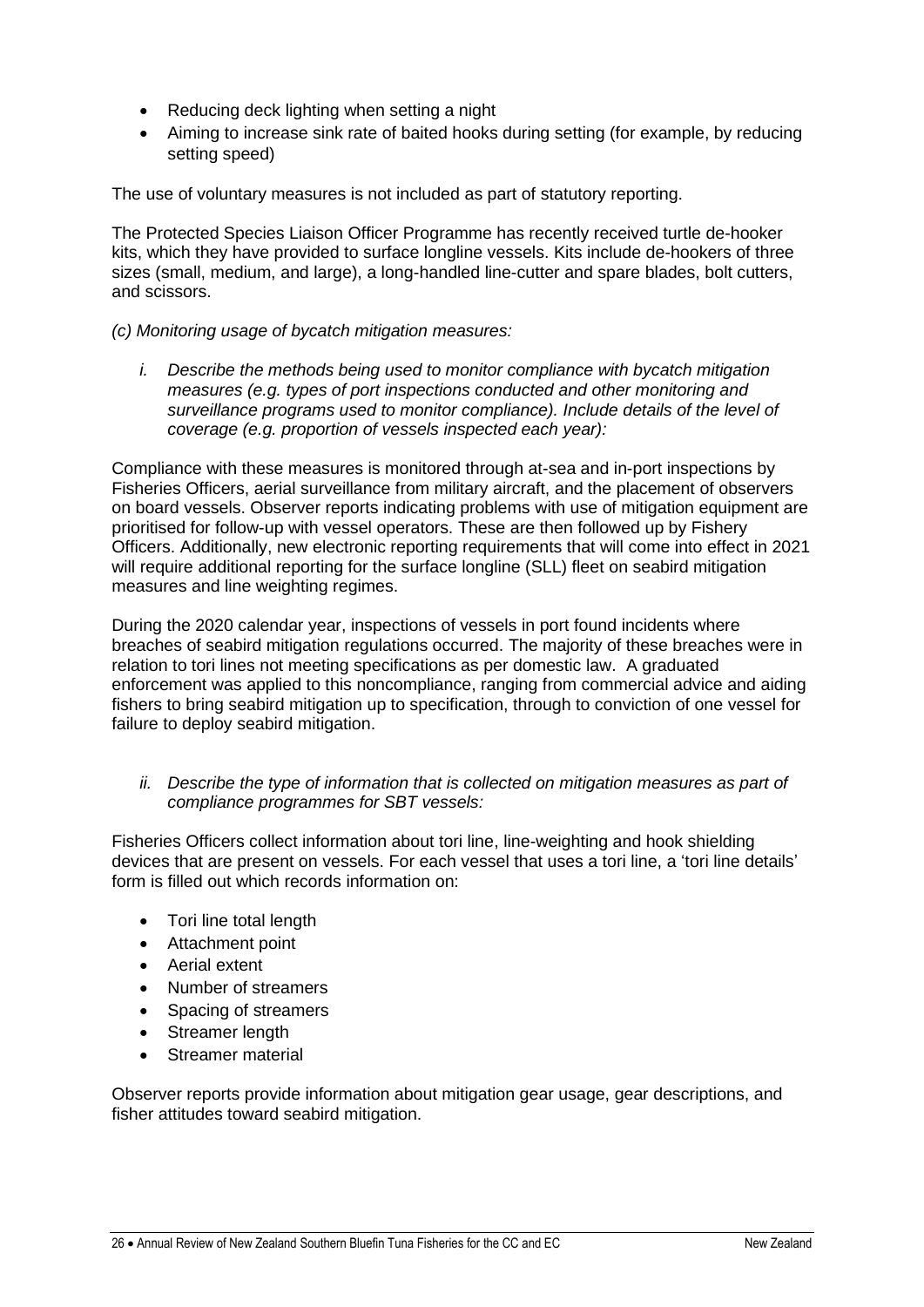# **Appendix 1. CCSBT Authorised Vessel Resolution**

The flag Members and Co-operating Non-members of the vessels on the record shall:

- a) authorize their FVs to fish for SBT only if they are able to fulfil in respect of these vessels the requirements and responsibilities under the CCSBT Convention and its conservation and management measures;
- b) take necessary measures to ensure that their FVs comply with all the relevant CCSBT conservation and management measures;
- c) take necessary measures to ensure that their FVs on the CCSBT Record keep on board valid certificates of vessel registration and valid authorization to fish and/or tranship;
- d) affirm that if those vessels have record of IUU fishing activities, the owners have provided sufficient evidence demonstrating that they will not conduct such activities anymore;
- e) ensure, to the extent possible under domestic law, that the owners and operators of their FVs on the CCSBT Record are not engaged in or associated with fishing activities for SBT conducted by FVs not entered into the CCSBT Record;
- f) take necessary measures to ensure, to the extent possible under domestic law, that the owners of the FVs on the CCSBT Record are citizens or legal entities within the flag Members and Co-operating Non-members so that any control or punitive actions can be effectively taken against them.